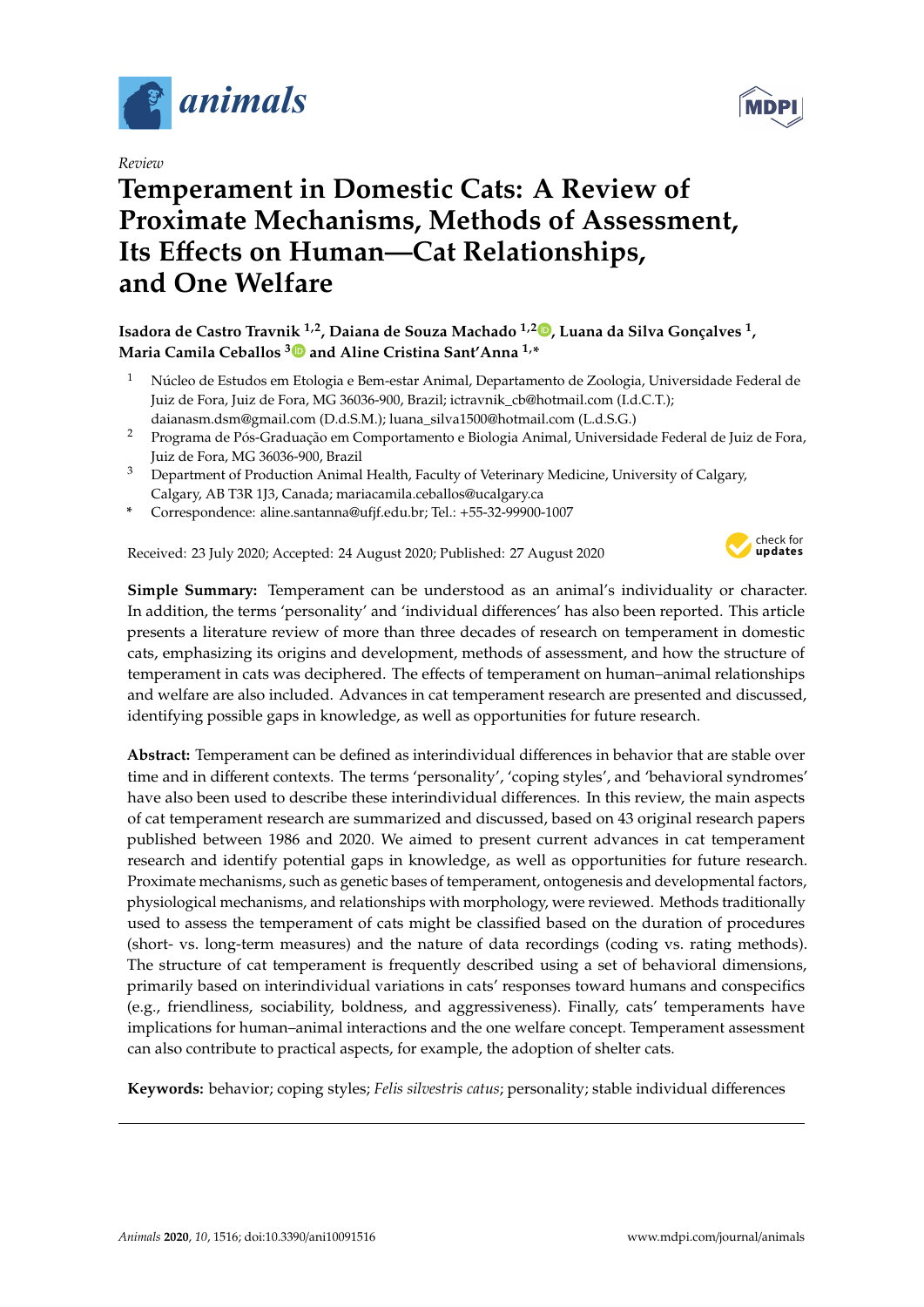# **1. Introduction**

The interpretation of non-human animals having a 'temperament' or 'personality', as humans do, was debated within the scientific community until a few decades ago [\[1](#page-17-0)[,2\]](#page-17-1). However, this scenario has substantially changed and recently, there has been a rapid increase in research on temperament in non-human animals (from this point on, referred to as 'animals') [\[3](#page-17-2)[–6\]](#page-17-3). These studies have been conducted to describe the basic structure of temperament in several species and its implications in a wide range of contexts, for example, the handling of wild animals in captivity; farm animals; and companion species, mainly dogs and cats [\[3](#page-17-2)[,4](#page-17-4)[,6](#page-17-3)[–9\]](#page-17-5).

Although domestic cats are popular pets, the number of cat-related scientific studies is generally much lower than that of dogs [\[10\]](#page-17-6). Even fewer studies have been conducted on cat cognition, which is an area that has recently become of increasing interest amongst researchers [\[11\]](#page-17-7). Despite the increasing interest in cats' mental functioning, there are still several unanswered questions [\[11](#page-17-7)[–13\]](#page-17-8). For example, how does temperament affect their cognitive processes? Answering these questions may improve the human–cat relationship, contributing to the development of best practices for cats' care [\[11\]](#page-17-7). In other words, understanding cats' cognitive processes and temperament might contribute to the enhancement of their welfare and reduce abandonment, relinquishments, and even euthanasia that may be performed for behavioral reasons in some countries [\[14](#page-17-9)[,15\]](#page-17-10).

The existence of interconnections among companion animal welfare; human wellbeing; and the physical, social, and biological environment, is known as the one welfare concept. When applying this concept, consideration should be given to the extent to which issues can affect both companion animals and the people around them, which often extends beyond owners and their immediate environment [\[16\]](#page-17-11).

Therefore, this literature review aims to summarize the available knowledge relating to cat temperament, addressing its proximate mechanisms (i.e., its development and genetic and physiological bases), methods of assessment, implications for the human–cat relationship, and the relation to the one welfare concept. Gaps in the existing knowledge are identified, as well as opportunities for future research. We hope to stimulate more studies in this research field that will increase the basic understanding of the mental functioning of this species and improve the quality of life for cats and their owners.

This is not the first literature review focused on temperament in cats. Previous review articles have been published by Gartner and Weiss [\[17\]](#page-17-12), who looked at temperament in felid species in general, and Gartner [\[4\]](#page-17-4), who studied temperament in companion animals, including domestic dogs and cats. However, this is the first extensive literature review exclusively focused on temperament in domestic cats.

# **2. Literature Search**

When searching for articles, we followed the same procedures as Gartner and Weiss [\[17\]](#page-17-12). Briefly, we used the terms 'cat' AND 'temperament', and 'cat' AND 'personality', in the PsychInfo, CAB Abstracts, and Web of Science databases. The results were primarily selected based on the title, and later on the abstract and keywords. Original research articles published in English in peer-reviewed scientific journals were included. Academic theses, abstracts, book chapters, and review articles were excluded. In the few cases in which doubts arose regarding the suitability of a specific article (e.g., studies addressing some specific aspects or dimensions), we evaluated whether the authors discussed their findings in terms of personality, temperament, stable individual differences, or coping styles. The inclusion of papers was checked by two authors independently (A.C.S. and I.C.T.). Additional articles not captured in the search were included when cited in the reference list of Gartner and Weiss [\[17\]](#page-17-12) and Gartner [\[4\]](#page-17-4), and if they met the predefined criteria described above. In total, 43 original research articles were included in this review (Table 1).

Between 1986 and 2013, a total of 17 original research papers about cat temperament were published, according to Gartner and Weiss [\[17\]](#page-17-12), whereas an update by Gartner in 2015 resulted in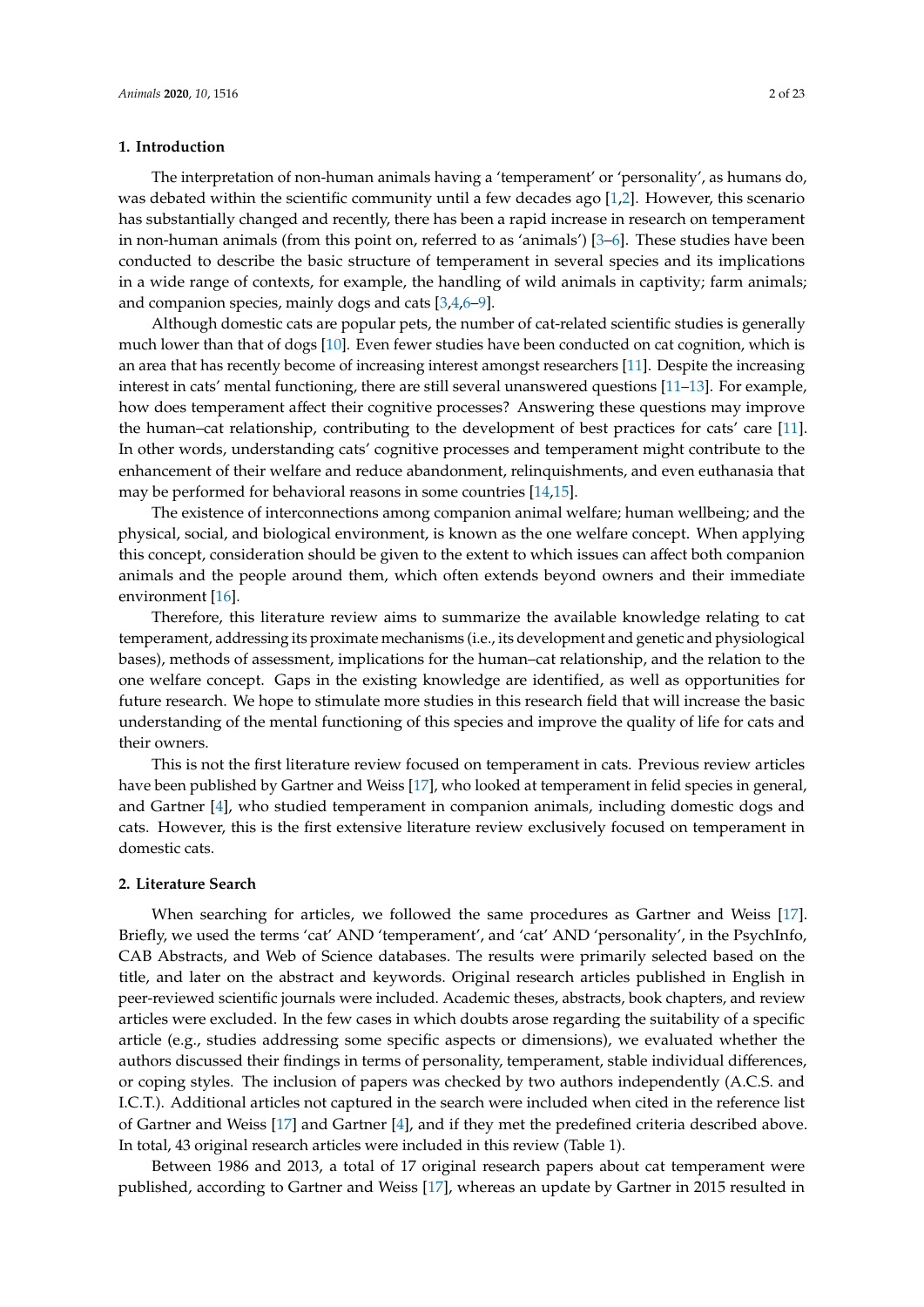an increase to 24 papers [\[4\]](#page-17-4). A more pronounced increase was observed from 2015 to 2020, with an increase from 24 to the 43 articles included in the present study, which follows an evident trend of expansion in investigations about animal temperament/personality. Despite the new findings, the present review will differ from the two previous reviews conducted by Gartner and Weiss [\[17\]](#page-17-12) and Gartner [\[4\]](#page-17-4), because the present review explored causal factors and the temperament structure in more detail, whereas the previous reviews emphasized the methodological aspects of method reliability, inter-observer reliability, internal consistency, and test-retest reliability. Since the same types of methods were used in the added papers, and the results regarding the validity and reliability of existing methods have previously been presented, we will not describe these in detail again in the present review.

# **3. What Is Temperament?**

For human research, temperament and personality each have their own definition. However, in animal research, few authors have distinguished between these two terms [\[18,](#page-17-13)[19\]](#page-17-14), and in most of the literature about individual differences in animals, these two terms have been used interchangeably [\[20,](#page-17-15)[21\]](#page-17-16). They have been defined as interindividual differences in behavior, stable over time, and in distinct contexts [\[22](#page-17-17)[–25\]](#page-17-18). The context refers to any external stimulus or environmental condition in which the animal is exposed in the moment of behavioral expression [\[23\]](#page-17-19). Terms other than temperament and personality have been used, such as coping styles and behavioral syndrome, with subtle variations in definitions, but converging to stable interindividual differences in behavior. In the present review, we will use the word temperament. The term coping styles is used to express interindividual differences in behavioral and physiological responses to a potential stressor, and to distinguish between different styles of responses [\[26\]](#page-18-0). Individuals defined as proactive copers would react offensively/aggressively to a potential stressor, whilst those defined as reactive copers would react more flexibly and defensively [\[26\]](#page-18-0), comparable to bold and shy styles, respectively [\[27\]](#page-18-1). In turn, the term behavioral syndrome is more frequently used in the fields of evolution and behavioral ecology to express a set of correlated traits that tend to be stable over time, when addressing questions related to their costs and benefits to fitness [\[28\]](#page-18-2).

Stable individual differences in behavior comprise a set of temperament traits, which are combined in main dimensions that define the structure of temperament in a given species [\[29\]](#page-18-3). Réale and collaborators [\[25\]](#page-17-18) exemplified five main dimensions of animal temperament as follows: Shyness-boldness, expressing the reaction to any situation involving potential risks, such as the reaction to predators or humans; exploration-avoidance as the reaction to a novel situation, for example, a novel environment or food; activity as stable differences in the general level of activity, assessed in non-risky and non-novel environments (in animals' usual routines); sociability, expressed in social contexts, such as reactions to the presence (or absence) of conspecifics, except for agonism; and aggressiveness which is also shown in social contexts, but specifically refers to agonistic responses [\[25\]](#page-17-18). An animal's individuality results from the combination of these multiple dimensions, established by the tendencies of a higher or lower predisposition to express each temperament trait.

Most studies of animals have focused on describing temperament traits and dimensions in various species from the perspective of behavioral science and its connections with comparative psychology, evolution, genetics, physiology, ecology, and anthrozoology. Primates were the first subjects to be studied, given their phylogenetic proximity to humans [\[30,](#page-18-4)[31\]](#page-18-5). Subsequently, the variety of species expanded, and farm [\[7,](#page-17-20)[32\]](#page-18-6) and companion animals [\[33](#page-18-7)[,34\]](#page-18-8) were also subjects of studies about behavioral individual differences. Temperament studies with wild animals have mainly been conducted among captive specimens, for a wide range of vertebrates, including fish [\[35,](#page-18-9)[36\]](#page-18-10), reptiles [\[37\]](#page-18-11), felines [\[38\]](#page-18-12), birds [\[39](#page-18-13)[–41\]](#page-18-14), and mammals such as rhinoceros [\[42\]](#page-18-15) and elephants [\[43](#page-18-16)[,44\]](#page-18-17), in addition to invertebrates. For the latter, some dimensions comparable to those of vertebrates were reported, e.g., boldness, aggression, and activity, among others. In invertebrate species, e.g., *Caenorhabdita* worms, octopus, *Euprymna* squids, spiders, *Gryllus* crickets, *Polistes* wasps, and ants, stable behavioral patterns were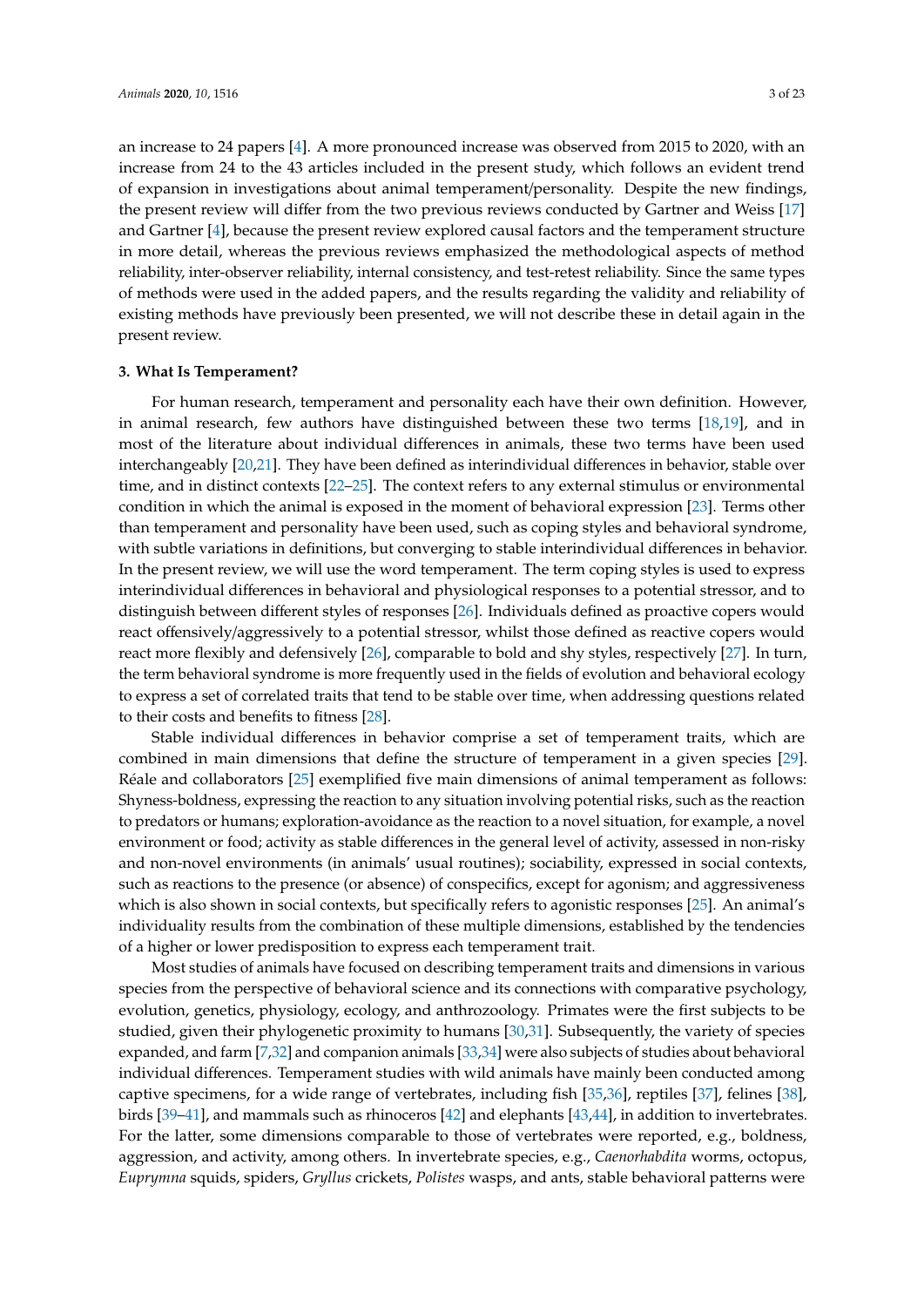reported [\[45,](#page-18-18)[46\]](#page-18-19). Therefore, it is possible to infer that temperament has the potential to be investigated from a comparative and evolutionary perspective to identify the selective pressures that shaped its traits [\[47\]](#page-18-20).

The fitness benefits of a given temperament type might be 'frequency-dependent' in a population, showing that temperament can be adaptive, modulated by genetic mechanisms and the effects of the same evolutionary mechanisms that shaped the morphology and behaviors of animals [\[22\]](#page-17-17). In domestic cats, there is a lack of studies about temperament addressing ultimate or evolutionary questions, such as its adaptive significance or phylogenetic comparisons. We identified a single cross-species study with a comparative approach in felid species, including domestic cats [\[38\]](#page-18-12). Gartner and collaborators [\[38\]](#page-18-12) have contributed to a discussion about the evolutionary history of temperament in the Felidae family, suggesting possible fitness benefits of temperament traits in the studied species. Although the authors inferred an adaptative nature of felids' temperament, proposing that the overall personality structure might have evolved early in felid species, this assumption lacks scientific support [\[38\]](#page-18-12).

# **4. What Are the Proximate Mechanisms of Cats' Temperament?**

# *4.1. The Genetic Basis of Cats' Temperament*

Temperament is a phenotypic trait influenced by genetics, the environment, and their interactions. Environmental effects begin during in utero development and might last longer, affecting temperament by the experiences accumulated throughout an animal's life [\[48\]](#page-18-21).

The genetic bases of temperament in cats have received little attention [\[49](#page-19-0)[–51\]](#page-19-1), compared to other aspects, such as behavioral and physiological issues. These studies began in the 1980s and 1990s by investigating the paternal effects on kittens' temperament traits, and demonstrated the existence of a paternal genetic influence. Studies demonstrated a paternal effect on the dimension of friendliness towards humans, revealing that part of the variability of the response of kittens to people was due to the fathers' temperament [\[52,](#page-19-2)[53\]](#page-19-3). The offspring of friendly fathers had a lower latency to approach and touch a human observer and a novel object, and remained closer to these stimuli for a longer interval, which could indicate a relationship between friendliness and boldness [\[20\]](#page-17-15).

Only one study has estimated the heritability and genetic correlations of temperament traits (activity level, contact with people, aggression towards strangers, aggression towards family members, aggression towards other cats, shyness towards novel objects, and shyness towards strangers) in Ragdoll, Maine Coon, and Turkish Van cats [\[51\]](#page-19-1). The heritability was moderate, ranging from 0.40 (shyness traits) to 0.53 (aggression traits), and genetic correlations were also moderate, ranging from −0.32 to 0.63 [\[51\]](#page-19-1). In the same study, the authors assessed the effect of breed on aggressiveness, extroversion, and shyness; they reported that British Shorthair, Norwegian Forest, Ragdoll, Persian, and Saint Birman cats were less aggressive, extroverted, and fearful than other breeds [\[51\]](#page-19-1). In contrast, Bengal and Russian Blue breeds were more fearful and extroverted, whereas Turkish Van and Angora were more aggressive [\[51\]](#page-19-1). Korat breed cats were regarded as sociable, as they had a higher frequency of seeking contact with people, whereas British Shorthair cats did not have this trait [\[51\]](#page-19-1). Breeds also differed in terms of activity; the most active breeds were Cornish Rex, Korat, and Bengal, whereas British Shorthair, Ragdoll, and Saint Birman breeds were less active [\[51\]](#page-19-1).

Genetic polymorphisms in the oxytocin receptor gene (OXTR) have been shown to be associated with the temperament dimensions of roughness [\[50\]](#page-19-4) and friendliness [\[49\]](#page-19-0) in cats. Clearly, there are vast possibilities for further research that can elucidate the genetic structure underlying the variability of temperament traits in cats. Such approaches could also contribute to cross-species molecular and genomic studies, in order to reveal the evolutionary tendencies of temperament in this species based on molecular biology and genomics tools. For example, genome-wide association studies (GWAS) would identify the genomic regions responsible for major contributions for temperament dimensions in domestic cats, as reported for other species [\[54\]](#page-19-5).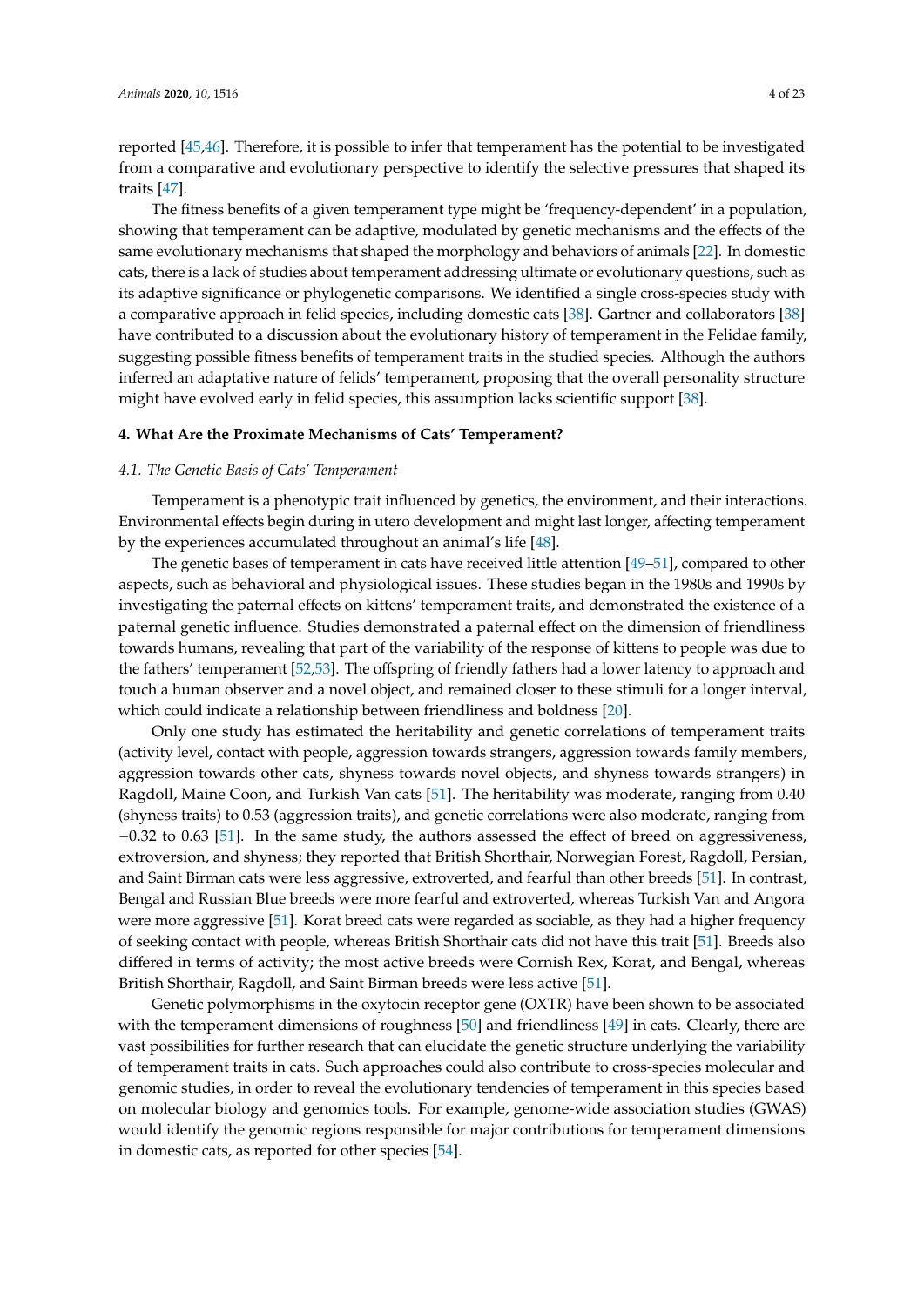## *4.2. Development of Cats' Temperament*

The development of cats' temperaments is dependent on genetics and environmental effects. The latter can be characterized as pre-natal (e.g., maternal stress and nutritional and endocrine conditions to which the fetus is exposed in utero), and post-natal effects (e.g., litter size, position in the litter, competition for resources, etc.) [\[55\]](#page-19-6). Individual differences could be identified early in the life of kittens. The frequency of emissions of separation calls by kittens during brief separation experiments was stable from the third day to the third week of life [\[24,](#page-17-21)[56\]](#page-19-7). Therefore, they could be used as an early predictor of cats' temperaments in infancy, as individuals that vocalized more were more anxious in the first weeks of life than those with a lower frequency of vocalizations, considered to be calmer [\[24](#page-17-21)[,56\]](#page-19-7). It remains unknown whether interindividual differences in separation calls and motor activity, apparently stable in the early infancy of kittens, could be useful for predicting temperament in adulthood [\[24](#page-17-21)[,56](#page-19-7)[,57\]](#page-19-8). This hypothesis was not tested in these previous studies, and the question remains open for future investigations.

Likewise, individual differences in the behavioral responses to humans were, in part, attributed to kittens' early socialization with humans during the sensitive period of life [\[20](#page-17-15)[,58\]](#page-19-9). Kittens that went through a process of socialization between the second and 12th week of age were more friendly to familiar and unfamiliar humans, compared to kittens that were not socialized [\[20\]](#page-17-15). Furthermore, Lowe and Bradshaw [\[59\]](#page-19-10) reported that socialization with people, conducted through positive management during the first eight weeks of kittens' lives, influenced the boldness dimension until four months of age. These authors also suggested that temperament dimensions can be stable from the fourth month to the first two years of age [\[59\]](#page-19-10).

The long-lasting environmental effects occurring early in a kitten's life are not well-understood [\[23\]](#page-17-19). Information about long-term effects on temperament have mainly be derived from studies with laboratory animals (e.g., rats). In those studies, early developmental effects, such as the body weight and litter size, affected temperament expression in adulthood [\[60\]](#page-19-11). Perhaps these factors also have an important role in cats' behavior. However, confirmation of these assumptions requires long-term experiments, from infancy to maturity, which have not been reported for most temperament traits.

#### *4.3. Physiological Mechanisms*

Research has addressed the physiological mechanisms underlying the behavioral variation in cats' temperament, investigating neural and neuroendocrine functioning associated with behavioral characteristics. Regarding the neural basis, distinct functional regions affect some temperament traits or dimensions [\[61,](#page-19-12)[62\]](#page-19-13). For instance, two anatomically distinct areas in the hypothalamus were associated with the control of two types of aggressive responses in cats, indicating trait-specific neural control [\[61\]](#page-19-12). One controls defensive aggression (e.g., threatening vocalizations and postures, and strikes upon provocation), whereas the other controls aggression expressed by predatory conduct (e.g., silent predatory attacks, killing prey without prior vocalization, or threatening postures) [\[61\]](#page-19-12). Similar results elucidating the neural mechanisms of individual differences in cats' temperaments were obtained by Adamec [\[62\]](#page-19-13); they reported that variability in the activity of the amygdala, i.e., the transmission between the amygdala and the ventromedial hypothalamus, underlies defensive aggression. Mechanisms underlying defensive aggression were also related to functional differences in the serotoninergic pathway from the medial hypothalamus to the dorsolateral quadrant of the midbrain periaqueductal gray matter (PAG), contributing to our understanding of the role of serotoninergic activity in aggression [\[63\]](#page-19-14).

Motor laterality (also known as motor bias) has also been related to emotional responses in animals. Cats with non-lateralization of neural functions were more fearful in a temperament test than those classified as having left- or right-paw preference [\[64\]](#page-19-15). In summary, neural mechanisms linked to stable emotional responses of aggressiveness and fear are best supported by the literature, but little is known about the neural functioning underlying other temperament traits or dimensions.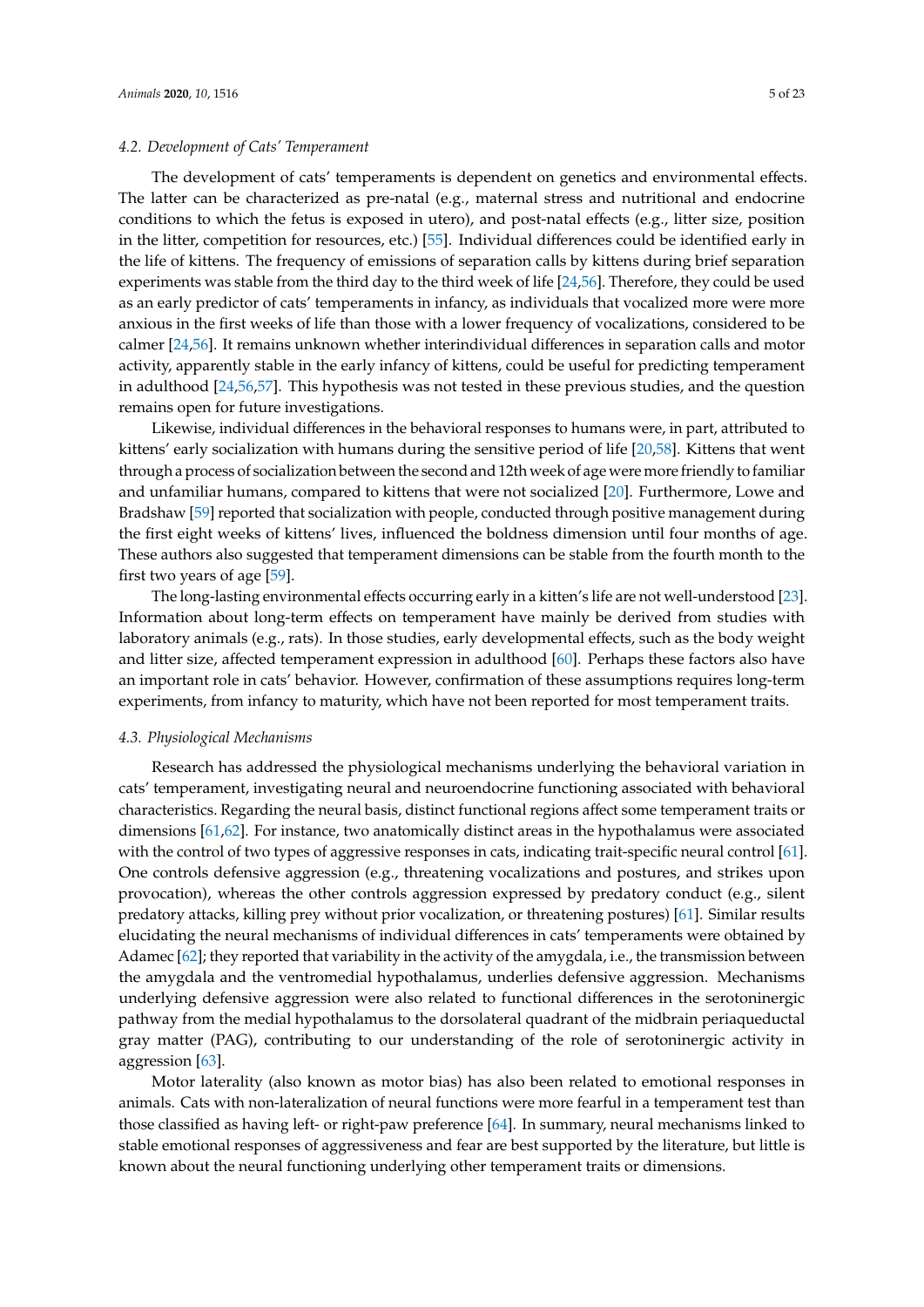The physiological basis of behavioral differences was assessed, with an emphasis on the simpato-adrenomedullary and neuroendocrine responses to stress, which vary as a function of temperament for several animal species [\[65](#page-19-16)[,66\]](#page-19-17). Therefore, it would be expected that cats with higher behavioral stress reactivity, defined as the magnitude of the behavioral stress responses, also have more intense physiological responses to stress [\[65](#page-19-16)[,66\]](#page-19-17). Such reactive cats might have higher concentrations of catecholamines and glucocorticoids in response to a potentially stressful situation than calmer cats. However, most of the literature does not support this assumption [\[21](#page-17-16)[,67–](#page-19-18)[70\]](#page-20-0). Previous studies did not identify any association between a temperament scoring system, as the Feline Temperament Profile (FTP), and cortisol concentrations in either saliva [\[21\]](#page-17-16) or plasma [\[67\]](#page-19-18), suggesting that the FTP was not useful for predicting adrenocortical responses in stressed cats. Similarly, temperament dimensions were not correlated with fecal cortisol in studies conducted by Ramos et al. [\[68\]](#page-19-19), Stella and Croney [\[69\]](#page-19-20), and Fukimoto et al. [\[70\]](#page-20-0).

Beyond these investigations on the relationship between temperament and the intensity of physiological responses to stress, studies have also tested whether the styles of responses to stress vary as a function of temperament [\[26\]](#page-18-0). The authors [\[26\]](#page-18-0) expected that animals with a proactive coping style (comparable to the terms active or bold) would display higher motor activity, such as exploration and escape attempts under stressful situations, along with low hypothalamus-pituitary-adrenal (HPA) axis reactivity and high sympathetic reactivity [\[26,](#page-18-0)[65](#page-19-16)[,66\]](#page-19-17). In contrast, reactive copers (comparable to passive or shy styles) would have low motor activity, along with high HPA axis and parasympathetic reactivity and low sympathetic reactivity [\[26](#page-18-0)[,65](#page-19-16)[,66\]](#page-19-17). The results of Marchei et al. [\[71\]](#page-20-1) partially confirmed these predictions. According to these authors, there were two diverging behavioral and physiological styles of responses to stress in kittens, comparable to proactive and reactive copers, when exposed to an open field and a novel object, or aversive stimulus tests. However, the two coping styles did not differ in terms of the physiological parameters measured. Reactive animals were expected to present bradycardia induced by a predominance of the parasympathetic system, in response to a sudden unpredicted stressor. However, emotional tachycardia was observed in animals of both styles, leading the authors to suggest that sympathetic system activation in cats might differ from that of other species [\[71\]](#page-20-1). Therefore, additional research comparing domestic cat temperament styles and their underlying physiological responses is needed, preferably using minimally invasive physiological indicators.

The surface body temperature has been proposed as a practical and non-invasive indicator of the physiological response to acute stressors [\[72\]](#page-20-2). Foster and Ijichi [\[72\]](#page-20-2) reported a negative correlation between the ocular temperature and FTP scores in cats, suggesting that animals with higher ocular temperatures (i.e., more intense responses to stress) had lower frequencies of acceptable responses in FTP. Therefore, cats with excitable temperaments might be more sensitive to stress, as measured by the eye temperature.

#### *4.4. Correlations with Other Phenotypical Traits*

There is a belief that cats with specific coat colors are more likely to have an excitable temperament. Moreover, it is also known that selection for tameness might lead to correlated changes in phenotypic traits, e.g., coat color pattern, ears, and tail morphology, known as the domestication syndrome [\[73\]](#page-20-3). Therefore, correlations between cats' temperament and morphology, e.g., coat color, were assessed, based on the assumption that genetic linkages, such as pleiotropy, might explain them [\[74\]](#page-20-4).

In one study aiming to assess the relationship between polymorphism in coat color patterns and life-history traits in cats living in rural and urban areas, the allele coding for an orange coat was related to the tendency for a higher aggressiveness [\[74\]](#page-20-4). According to the authors, cats with an orange allele would be more involved in fights, increasing the risk of death and reducing the chances of reproductive success in urban environments; this accounted for the lower frequency of the orange allele in tom cats living in urban, compared to rural, areas [\[74\]](#page-20-4). Additionally, Stelow et al. [\[75\]](#page-20-5) suggested that the relationships between coat color and temperament might be sex-dependent. Orange females (tortoiseshells, calicos, and 'torbies') were reported to be more aggressive towards people than any of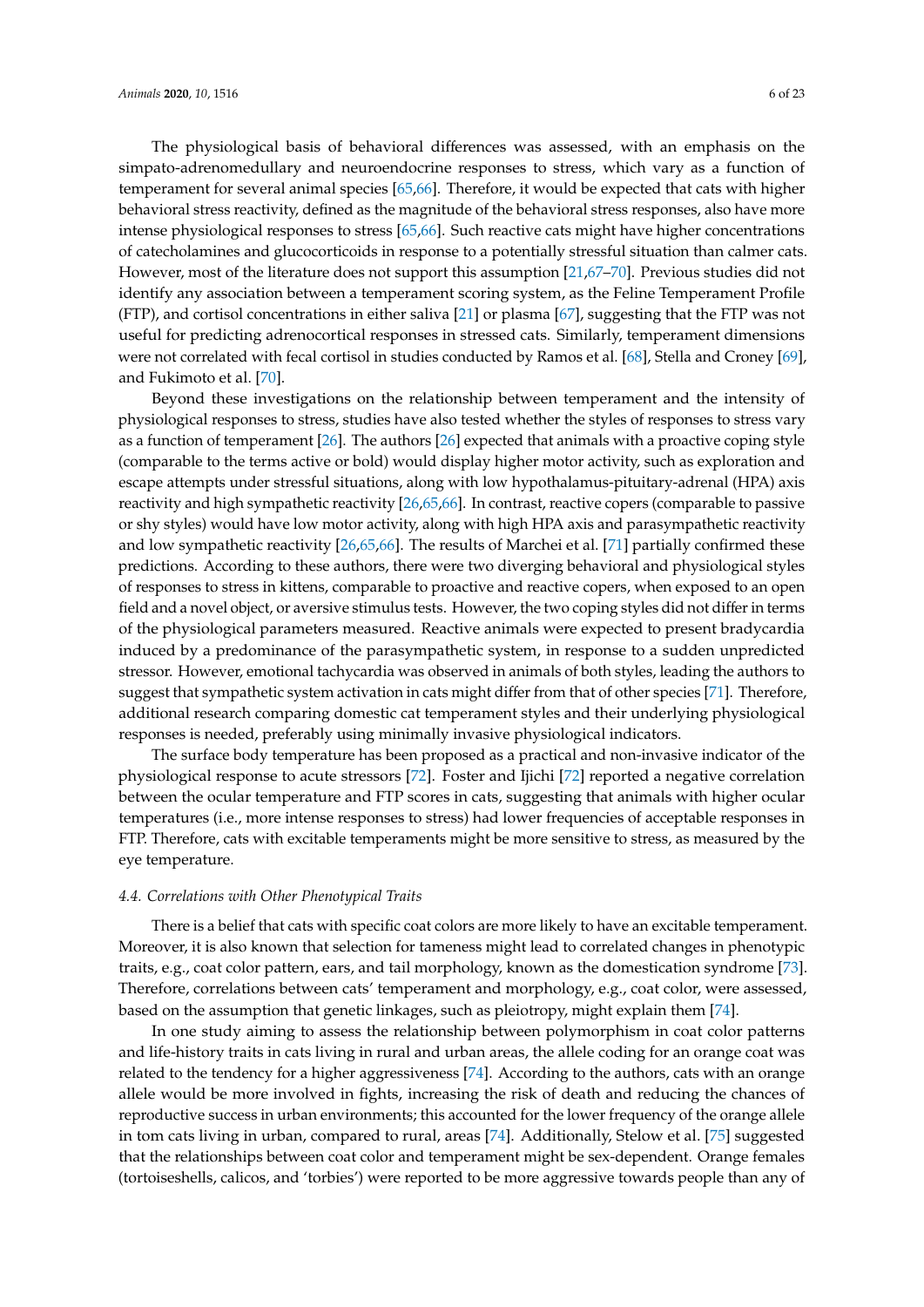the other colors investigated, based on the owners' perceptions. In contrast, black, white, and gray and white tom cats were characterized as more aggressive than other colors [\[75\]](#page-20-5). Although some patterns were revealed, the authors concluded that these differences could also have been due to owner bias.

In fact, Delgado and collaborators [\[76\]](#page-20-6) reported that owners might attribute certain temperament traits to cats based on their coat colors; therefore, coat color could be a source of bias and not a real attribute of cats' temperament. Owners perceived orange cats as more friendly and less shy than white and tortoiseshell colors, which were perceived as more indifferent, intolerant, and less friendly. Although owners had attributed certain traits as being influenced by coat color, they did not rule out that some biological basis might exist and warrant further investigation [\[76\]](#page-20-6).

Wilhelmy et al. [\[77\]](#page-20-7) subsequently proposed that the relationships between behavioral traits and patterns of coat and eye colors were dependent on breed, given the low occurrence of associations independent of the breed effect [\[77\]](#page-20-7). The authors proposed that there was a low level of pleiotropy between these traits [\[77\]](#page-20-7). In summary, available scientific evidence does not unquestionably support that any physical characteristic of cats is a reliable predictor of temperament, but also does not definitely eliminate this possibility [\[75](#page-20-5)[–77\]](#page-20-7). Investigations conducted to date have used owners' reports to characterize cats' temperament profiles. Therefore, for future research, objective methods of assessment based on behavioral observations and evidence at the molecular level, such as pleiotropy and/or linkage disequilibrium, would better elucidate the mechanisms behind the hypothetical temperament and morphology relationships.

#### **5. How Has Temperament Been Assessed in Cats?**

Temperament assessment in cats has taken into account animals' behaviors and emotional expressions that are consistent across time and in different contexts [\[9](#page-17-5)[,21](#page-17-16)[,34\]](#page-18-8). According to the widely accepted concept of temperament, consistency is a fundamental condition for a given behavior to be considered a temperament trait [\[23](#page-17-19)[,25\]](#page-17-18). Therefore, in terms of assessment, measurements are commonly conducted multiple times with the same individual and/or various tests are applied [\[21,](#page-17-16)[78,](#page-20-8)[79\]](#page-20-9). A set of temperament measures have frequently been used [\[80\]](#page-20-10).

Methods used to assess cats' temperament can be categorized, according to the duration of procedures, as short- vs. long-term measures. In addition, according to the nature of recordings, methods can be classified as coding vs. rating methods. Temperament indicators are also combined with pre-established measurements and procedures in assessment protocols. These various approaches are described below.

#### *5.1. Short- vs. Long-Term Observations*

According to the duration of behavioral observations, temperament assessment can be conducted using short- or long-term measures. For the former, animals have been exposed to momentaneous situations (or stimuli), through standardized behavioral tests in controlled environmental conditions (i.e., experimental settings) [\[26](#page-18-0)[,79\]](#page-20-9). In most of these studies, tests lasted from 1 to 10 min [\[20,](#page-17-15)[79,](#page-20-9)[80\]](#page-20-10). Although situations that elicit positive mental states could be used [\[80\]](#page-20-10), most of the temperament studies involved tests with potentially stressful or challenging situations, such as physical restraint, separation, or an unpleasant stimulus, e.g., a spray bath [\[67,](#page-19-18)[69,](#page-19-20)[79\]](#page-20-9). The goal of these studies was to reveal individual emotional and behavioral variability by exposing cats to brief situations that create a certain pressure. When these variations are stable over several trials, then they are considered to be a temperament trait [\[79\]](#page-20-9). Before the behavioral recording begins, animals are usually allowed to habituate to the experimental setting for 1 to 30 min [\[20,](#page-17-15)[67,](#page-19-18)[80\]](#page-20-10).

Here, we present some examples of behavioral tests traditionally used for temperament assessment, applied in studies with domestic cats:

• Responses to humans [\[20](#page-17-15)[,69](#page-19-20)[,80\]](#page-20-10): This approach is used to assess the animals' responses towards a familiar or unfamiliar person, or both, depending on the aim of the study [\[20](#page-17-15)[,69](#page-19-20)[,80\]](#page-20-10). When the test is used to reveal fearfulness toward humans, an unfamiliar person must be chosen [\[81\]](#page-20-11).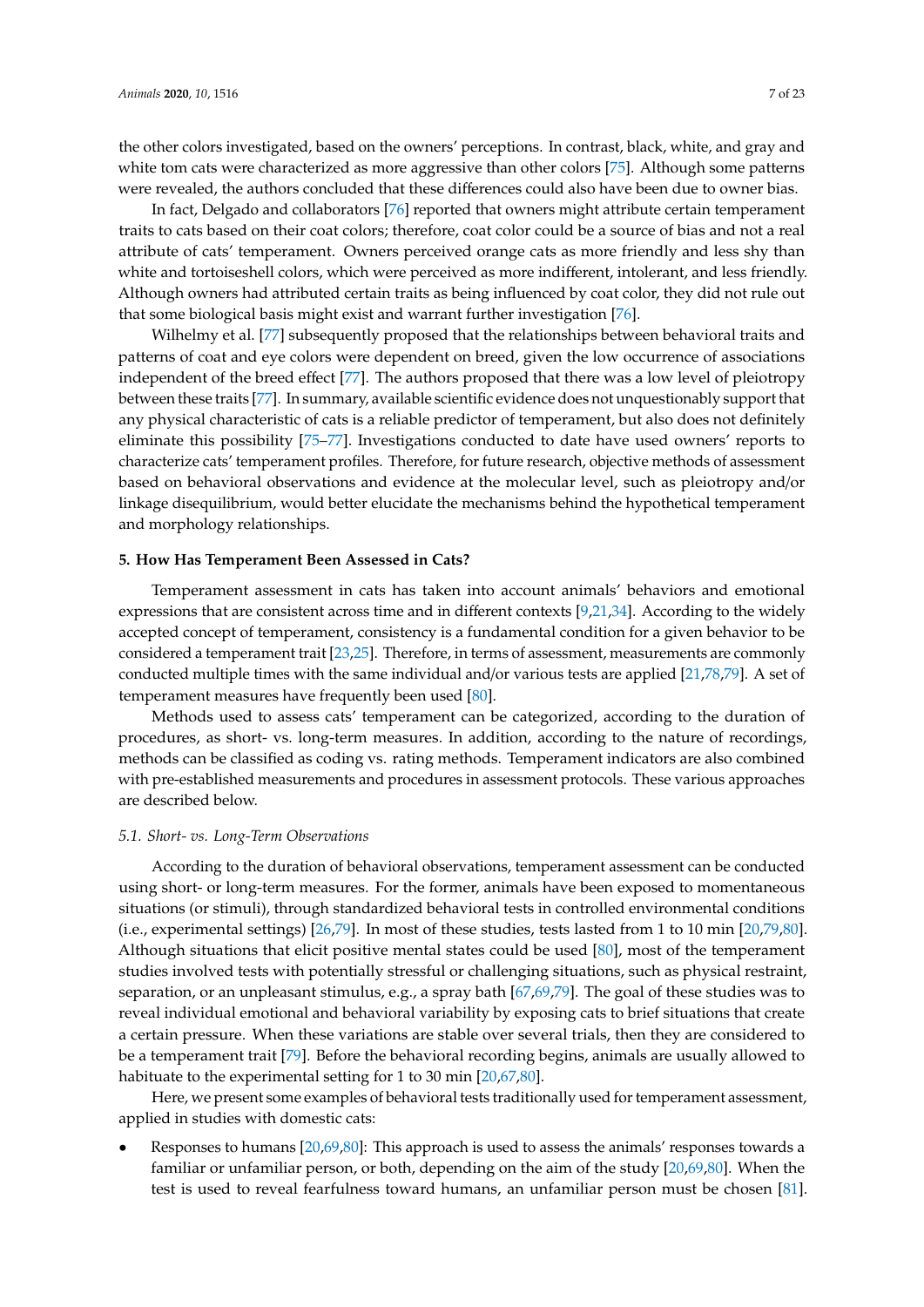Although the test procedures might vary, the observer usually begins the test stationary, ignoring the animal. In subsequent phases, the observer approaches the cat and tries to have physical contact (touch, hold the cat against the observer's chest, stroke, or pull the cat's tail). There are several potential measures, e.g., the cat's latency to approach, its voluntary approach towards the observer, the flight distance (defined as the maximum distance the cat enables the observer to approach before withdrawing), the latency to interact, and/or the duration of the interaction, among other behaviors (body posture, ears and tail position, inactivity, locomotion, approach, vocalizations, kneading the paws, physical contact, rubbing the person, drooling, eye contact, and play) [\[20,](#page-17-15)[69,](#page-19-20)[80,](#page-20-10)[81\]](#page-20-11);

- Novel object test [\[20](#page-17-15)[,78\]](#page-20-8): This is used to assess responses towards novelty (from neophobia to neophilia). A novel object is placed in a test arena, or in the cat's home pen or a familiar environment, in order to assess the behavioral responses towards the object. The existing studies diverge about which type of object to use, leading to divergent results. For instance, in the study of Finkler and Terkel [\[82\]](#page-20-12), the authors used a cage containing a live mole-rat (*Spalax ehrenbergi*) as a novel object. One could expect that a live animal might elicit reactions distinct from those elicited by an inanimate object. For example, a live animal would elicit predation behaviors and predatory aggression, whereas a novel object would be more related to exploration, curiosity, and reaction to novelty. Therefore, it could be helpful to standardize the use of inanimate objects. According to Durr and Smith [\[78\]](#page-20-8), the object must combine two desirable features: (i) Movement to cause attraction and (ii) moderate to high noise to elicit hesitation. They recommend avoiding objects that are too intense or frightening and also those that are too neutral or uninteresting [\[78\]](#page-20-8). The behaviors recorded are usually the distance to the object, latency to approach, visual contact, and tactile interactions with the object;
- Food offering test [\[82](#page-20-12)[,83\]](#page-20-13): This is used to assess cats' responses while receiving food offered by a human observer. Anticipatory behavior, anxiety, and reactions to humans are some of the aspects studied. First, the observer holds the food in the animal's presence and, in the sequence, the food is offered and recording is finished when the cat accepts the food (i.e., starts eating). Post-meal behaviors might also be recorded. This test can be used with animals kept individually, or in a group, in order to assess the dimensions of food dominance [\[82\]](#page-20-12) and sociability [\[83\]](#page-20-13);
- Open field test [\[71](#page-20-1)[,81\]](#page-20-11): This is traditionally used to assess anxiety, which might be more or less intense as a function of individual temperament [\[81\]](#page-20-11). Animals are exposed singly in a test arena or an unfamiliar closed and empty room. Motor responses (activity vs. inactivity) and vocalizations, as well as other behaviors of interest, are recorded;
- Test of confinement [\[79\]](#page-20-9): This is used to assess the level of behavioral reactivity of cats when exposed to a situation that involves physical restraint and isolation. A box/carrier for transportation can be used. Behaviors expressing motor responses and vocalizations are usually recorded;
- Stress test [\[67\]](#page-19-18): This is used to assess cats' styles of responses towards a short-term stressor, which elicits acute stress responses, for example, the spatial restriction of the cat in a cage and a 3-min spray bath. Motor responses and vocalizations are recorded. Iki et al. [\[67\]](#page-19-18) proposed that this type of test might be used to identify cats' coping styles (styles of stress reactivity). A higher motor response indicates a proactive (active) coping style, whereas cats that vocalize more frequently indicate a reactive (passive) coping style [\[67\]](#page-19-18). However, this kind of test may have welfare and ethical issues related to the intensity and duration of the stressor used. Therefore, the definition of a kind of 'behavioral endpoint' is recommended, in which behavioral-based criteria are used to interrupt the test if the animal has extreme reactions, indicative of panic responses.

Temperament can also be evaluated through long-term measures, monitoring individuals for several days in their daily routine, during their habitual life conditions [\[27](#page-18-1)[,34\]](#page-18-8). By monitoring cats' behaviors for relatively long intervals, they may be more likely to express behavioral patterns reflecting their individuality [\[69\]](#page-19-20). Long-term measurements have the potential to reveal aspects or dimensions that behavioral tests do not assess, for example, the general level of activity and spatial movement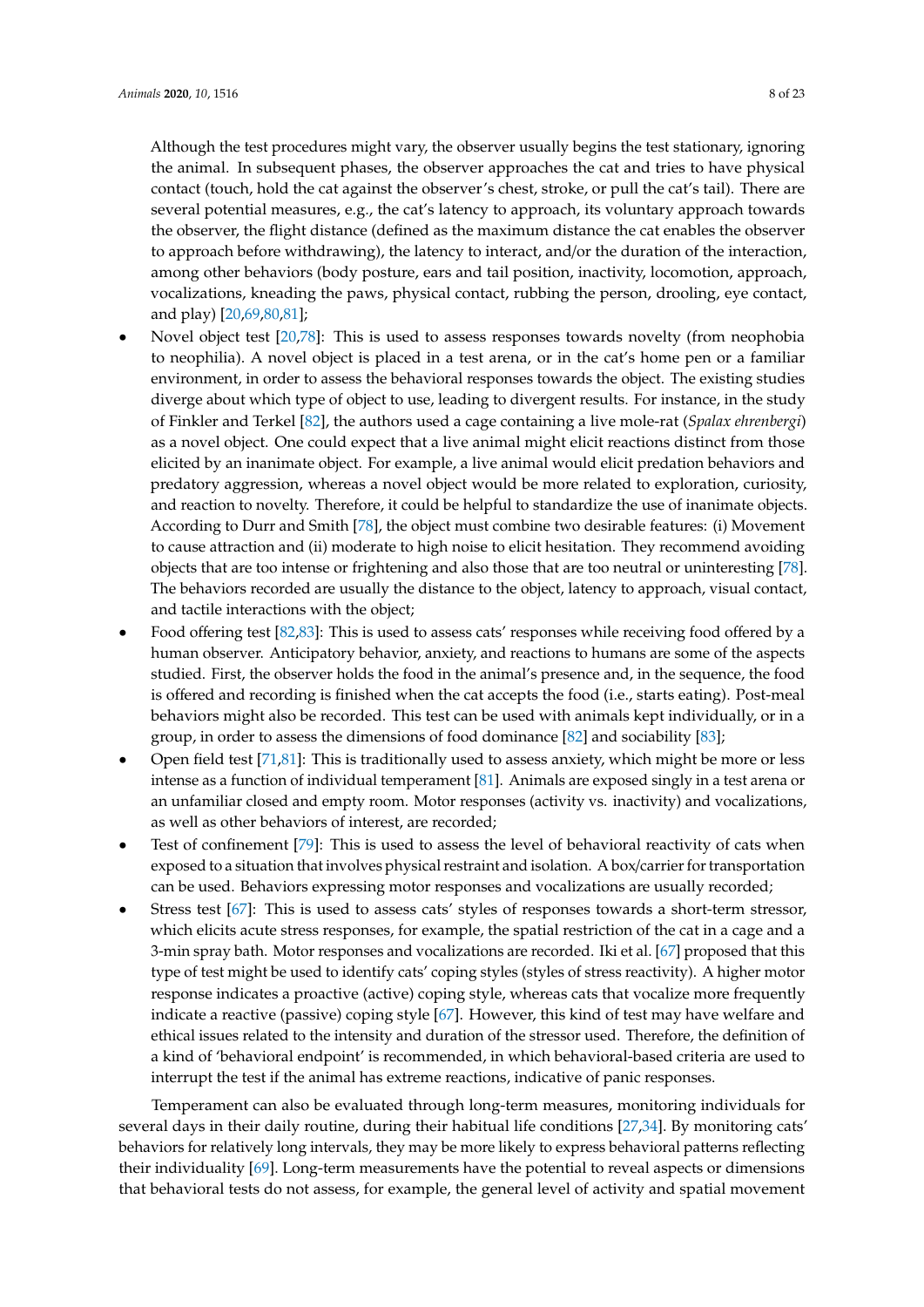patterns within the home range [\[25](#page-17-18)[,84\]](#page-20-14). Behavioral recordings use an ethogram to address the behavioral repertoire over several days of observations [\[27\]](#page-18-1). Alternatively, long-term measures can be based on information provided by cat owners or caretakers, using the familiarity and knowledge accumulated by the owner throughout the whole time of interaction with the animal [\[51](#page-19-1)[,69\]](#page-19-20). For example, Feaver et al. [\[34\]](#page-18-8) assessed the temperament of cats using observed behavioral categories (e.g., sniffing, looking, playing, eating, sleeping, and others) recorded over 15 consecutive days (a long-term coding method). After three months of contact with the animals, the assessors rated cats' behaviors based on the familiarity and knowledge they gained about the animals, rating temperament in a list with 18 adjectives, such as aggressive, curious, or excitable (a long-term rating method).

#### *5.2. Coding vs. Rating Methods*

Regarding the nature of the measurement (i.e., type of behavioral recording), temperament assessment methods can be categorized as coding (or quantitative methods) and rating (or qualitative methods) approaches [\[69](#page-19-20)[,85](#page-20-15)[,86\]](#page-20-16). Among the 43 studies included in this literature review, 53.49% (23/43) used rating methods, 39.53% (17/43) used coding methods, and only 6.98% (3/43) combined both types of methodologies (Table 1).

Coding is based on the quantitative recording of behaviors through direct observation, recording the frequencies and durations of the sampled behavioral categories [\[27](#page-18-1)[,69\]](#page-19-20). The sampling unit is the individual, and the most common sampling rule is focal sampling, in which a target individual is observed for a given interval, recording all behaviors of interest [\[87\]](#page-20-17). Even when the behavior is recorded in groups, for example, to assess the dimension of sociability or dominance, individual identification is required, enabling the observer to perform a quantitative recording per individual [\[27](#page-18-1)[,78\]](#page-20-8). One limitation of this method is the time and effort required to quantify several behavioral categories for each studied animal. However, the coding record has the advantage of being objective, allowing automated behavioral recordings and/or the use of software that could facilitate data collection [\[88\]](#page-20-18).

Rating methods are characterized by describing the animals' emotional states and body language through observers' perceptions. Lists of adjectives may be used as predefined descriptors of temperament (e.g., aggressive, fearful, irritated, calm, relaxed, active, and nervous), quantified on a visual analog scale or Likert scale [\[2,](#page-17-1)[86,](#page-20-16)[89–](#page-20-19)[91\]](#page-20-20). This method is widely used to assess cats' temperament, employing descriptor adjectives quantified using Likert scales ranging from 1 ('*not at all*' or '*does not describe my cat*') to 5-, 7-, or 9-points ('*very much so*' or '*describes my cat extremely well*') [\[19](#page-17-14)[,34](#page-18-8)[,38](#page-18-12)[,49](#page-19-0)[–51](#page-19-1)[,69](#page-19-20)[,89,](#page-20-19)[92–](#page-20-21)[96\]](#page-21-0).

The adjectives can be followed by a brief, behavior-based definition to enhance their comprehension and consistency of use between observers, as in Litchfield et al.'s [\[9\]](#page-17-5) study, in which the authors defined each adjective, for example, "*vigilant* = *watchful or observant; spends a lot of time attending to his*/*her surroundings; stable* = *reacts to his*/*her environment in a calm way; and bold* = *daring, not restrained or tentative, doesn't hesitate*". There is also the option to use questionnaires with short sentences to classify the behavioral responses employing scales that range from 'strongly agree' to 'strongly disagree', for example, '*my cat challenges the usual dominance order with other cats*/*people in the household*' [\[8\]](#page-17-22). Although questionnaires of defined adjectives or sentences are considered more understandable by some authors [\[8,](#page-17-22)[9\]](#page-17-5), in most studies, the adjectives are used without any formal definition. If compared to the sentences, adjectives are usually considered more advantageous for being extendable to a wide range of species, leading to fewer concerns related to translation into other languages, in addition to generating more concise questionnaires [\[89\]](#page-20-19). Long questionnaires are time consuming and hamper the voluntary participation of respondents in the research [\[89\]](#page-20-19). Usually, tens of adjectives are used, with diverse meanings that express emotional states of positive, negative, or neutral valence. There is considerable variation in which adjectives are used in cat temperament studies (Supplementary Material Table S1).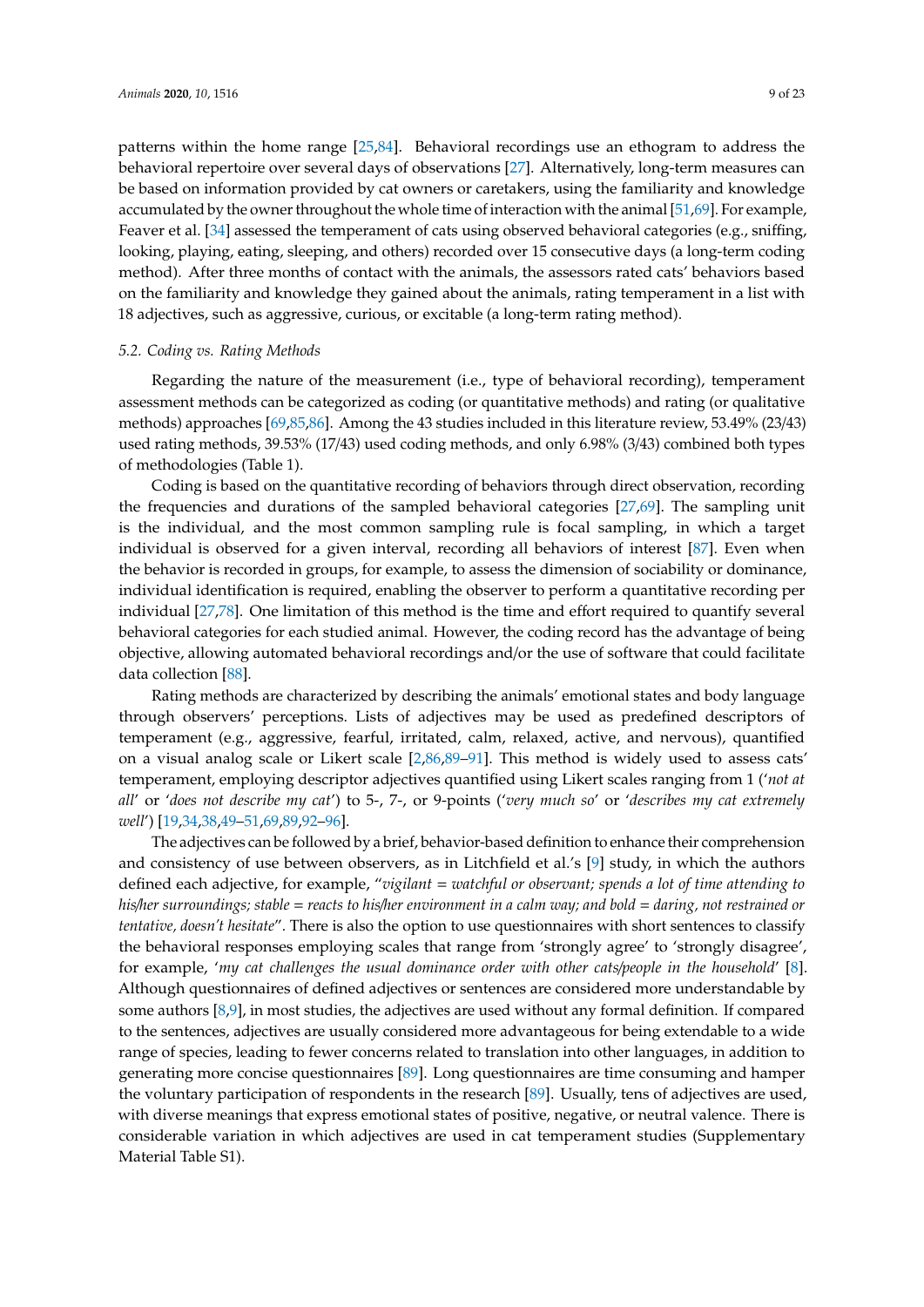According to Meagher [\[97\]](#page-21-1), the main advantage of observers' ratings is their integrative character, allowing them to gather several traits on a single scale or dimension. The ratings are also more practical and less time consuming than coding methods and do not require previous training or expertise in behavioral observations [\[57\]](#page-19-8). Since this method does not require vast experience from the observer, rating scales enable the use of the knowledge and familiarity of owners or caretakers to evaluate their animals [\[19\]](#page-17-14). These characteristics allow a considerable increase in the sample size of temperament studies using rating methods [\[89\]](#page-20-19). The average sample size in studies with rating methods was 688.65 (range, 8 to 5726), whereas for coding studies, it was 40.35 (12 to 139), and for studies using both, it was 43.67 (14 to 62) (Table 1).

The main limitation of the rating methods is the higher risk of bias, leading to results not reflecting the real attributes of animals' temperament, but a biased judgment of the observer [\[94\]](#page-20-22). Some features affected the observer's ability to detect subtle aspects of cats' body language, including professional experience, the attachment (or bond) with the animal, and previous experiences with the assessed species [\[98,](#page-21-2)[99\]](#page-21-3). Cats' physical aspects could also be a source of bias, as previously mentioned [\[76\]](#page-20-6). Besides, there is also a tendency for female respondents to be more willing to participate in questionnaire studies [\[8](#page-17-22)[,9](#page-17-5)[,19](#page-17-14)[,76](#page-20-6)[,93](#page-20-23)[,94\]](#page-20-22), leading to a possible gender bias in the temperament evaluation, as previously reported [\[93\]](#page-20-23). Finally, observers' ratings have been criticized on the basis of the level of anthropomorphism that is inherent to the method, defined as the attribution of human motivations, characteristics, or emotions to non-human animals [\[93\]](#page-20-23). There are only a few studies that have compared the outcomes of rating and coding methods and they concluded that they are, to a certain extent, in agreement [\[34](#page-18-8)[,69](#page-19-20)[,88\]](#page-20-18).

# *5.3. Protocols of Temperament Assessment*

Some initiatives have been implemented to develop standardized protocols of temperament assessment in domestic cats:

- The Feline Temperament Profile (FTP) is a questionnaire-based approach focused on assessing cats' reactions to humans [\[21](#page-17-16)[,64](#page-19-15)[,67\]](#page-19-18). The FTP has been considered valid and consistent over time. Furthermore, it has been regarded as useful for predicting cats' stress responsiveness, given the correlations with behaviors obtained in situations that did not involve human contact [\[21\]](#page-17-16). The FTP is composed of 10 situations representing a rising level of stimulus by contact with a non-familiar observer: 'Initial approach'; 'follow up approach'; 'friendliness'; 'interaction'; 'play initiation'; 'sociability I'; 'sociability II'; 'adaptability'; 'aggressiveness or fear I'; and 'aggressiveness or fear II'. In each phase, cats are categorized based on a behavior-based predefined score of two points (acceptable vs. questionable behavior);
- The Cat Tracker Project Questionnaire is a rating temperament assessment protocol that uses a questionnaire for cat owners [\[8](#page-17-22)[,9\]](#page-17-5). Temperament is recorded based on five main dimensions, named as 'The Feline Five' [\[9\]](#page-17-5). An example of an item is '*My cat challenges the usual dominance order with other cats*/*people in the household*' [\[8\]](#page-17-22). The responses are rated on a 5-point Likert scale, from 1 ('*does not describe my cat*') to 5 ('*describes my cat extremely well*');
- The Meet Your Match<sup>®</sup> Feline-ality<sup>™</sup> protocol was developed by ASPCA<sup>®</sup> for cats' personality assessment in shelters [\[100\]](#page-21-4). The protocol allows cats' profiles to be separated into two main dimensions equivalent to the shy-bold axis and friendliness to humans, which have been named the 'Valiance scale' and 'Gregariousness scale', respectively. Cats are exposed to a sequence of tests composed of 11 steps: 'Body posture'; 'greeting approach'; 'cage condition'; 'social response when door is opened'; 'introduction to novel space'; 'call and approach'; 'open hand'; 'stroking'; 'play'; 'hug'; and 'sensitivity'. The recording is done by assigning behavior-based predefined scores that correspond to a scoring system used to define the cat's profile. The Meet Your Match<sup>®</sup> Feline-ality™ protocol was developed for use with shelter cats, aiming to promote a perfect match between the cat and potential adopter. Adopters have to complete a questionnaire to reveal their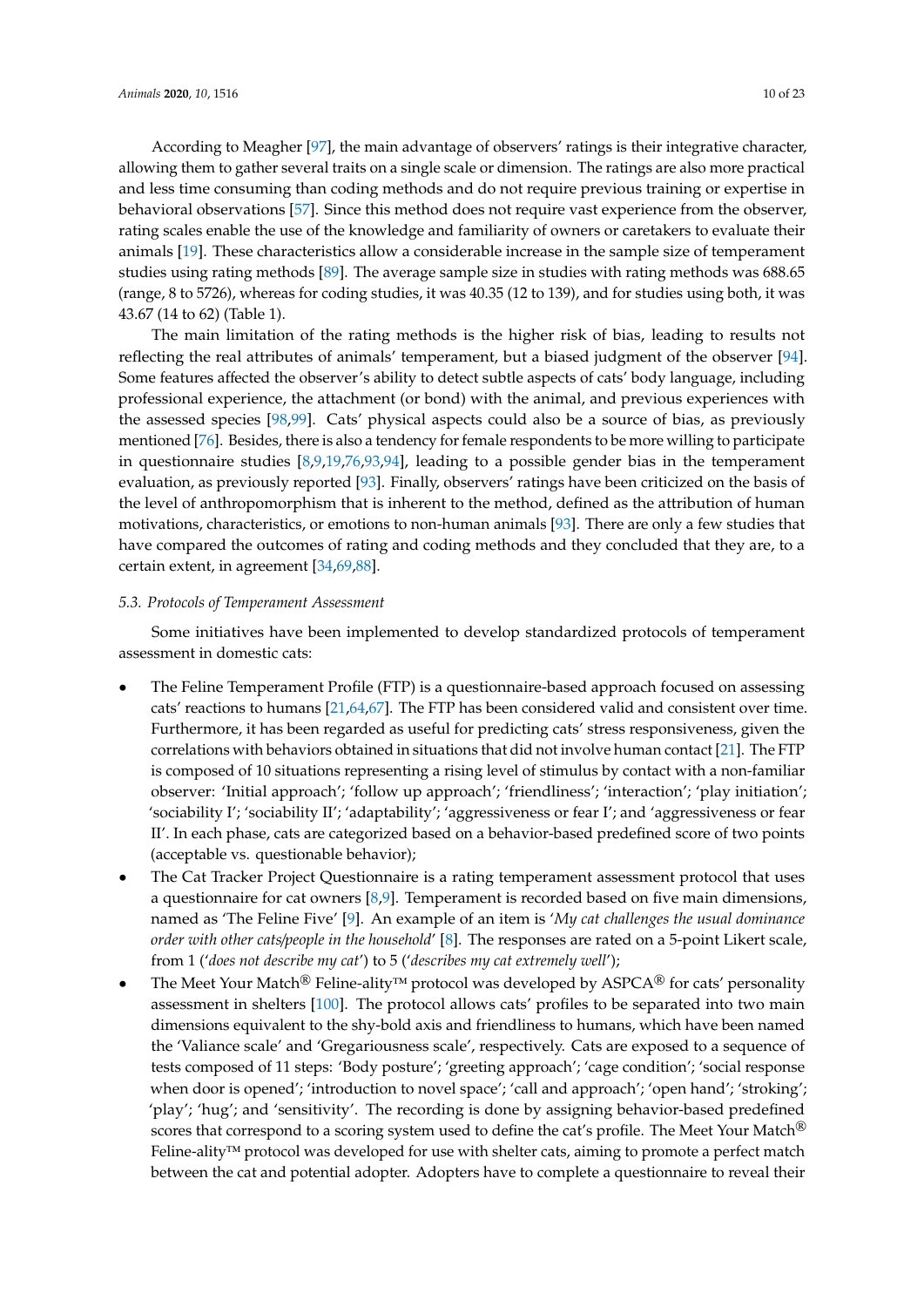personality [\[100\]](#page-21-4). The protocol has been used in studies aiming to test its effectiveness in revealing cats' temperament aspects related to the success of adoption in shelters [\[70,](#page-20-0)[101,](#page-21-5)[102\]](#page-21-6);

• Domestic Cat Personality Inventory—edition 1 (DCPI—e1) is a questionnaire composed of 29 adjectives. The DCPI is a standardized and simple methodology that can be used at the research level, allowing users to develop extensive temperament inventories based on owners' perceptions and ratings [\[94\]](#page-20-22).

#### **6. What Do We Know about the Structure of Temperament in Cats?**

The first published paper about temperament in cats was written by Feaver et al. [\[34\]](#page-18-8), who, in 1986, described the three main dimensions of cat temperament: Alert, sociable, and equable. Since then, over the course of more than three decades, other researchers have attempted to reveal the structure of cat temperament, using a diverse array of terminologies. In the 43 studies reviewed, there were a total of 49 dimension names (Table [1\)](#page-13-0).

Some papers described the temperament based on stable individual differences in one specific behavior, such as post-feeding behaviors [\[83\]](#page-20-13), social structure [\[78\]](#page-20-8), separation calls [\[24,](#page-17-21)[56,](#page-19-7)[79\]](#page-20-9), motor activity [\[24](#page-17-21)[,57](#page-19-8)[,79\]](#page-20-9), hunting behavior and prey preference [\[103\]](#page-21-7), and the lateral bias scores [\[64\]](#page-19-15). Most research reported the temperament based on its main dimensions, formed by a number of correlated behavioral traits (or facets). Only six of these studies described temperament based on only a single dimension (boldness [\[20](#page-17-15)[,27](#page-18-1)[,59\]](#page-19-10), sociability [\[80\]](#page-20-10), fearfulness [\[81\]](#page-20-11), and friendliness [\[52\]](#page-19-2)). The multidimensional approach was widely used to describe the temperament of cats; some of the dimensions described are detailed below:

- Friendliness reflects the styles of responses towards humans or conspecifics, and the willingness to approach and have contact with humans [\[52\]](#page-19-2), defined by the adjectives 'sociable/calm/ friendly/adaptable/gentle' [\[49,](#page-19-0)[50\]](#page-19-4). Several other terms were used to express the same kinds of behavioral responses, for example, amiability was defined by the adjectives 'cooperative/ warm/peaceful/charming/faithful' [\[94\]](#page-20-22), whereas sociable ranged from 'sociable with people' to 'fearful of people/hostile to people/tense' [\[34\]](#page-18-8). Sociability was defined based on latency to contact, duration of proximity to humans, and a higher frequency of meow vocalizations [\[80\]](#page-20-10). Similar behaviors, ranging from erect ears and sociable to vocal and locomotion, were used to express the sociable dimension by Wedl et al. [\[88\]](#page-20-18). Independent-gregarious and gregariousness were also used to express dimensions comparable to friendliness [\[95,](#page-21-8)[101\]](#page-21-5). Dimensions reflecting cats' responses to humans are among the most frequently reported, revealing the perceived importance of human–animal relationships to the definition of the structure of cats' temperament. It could also be a result of methodological bias, since the procedures of behavioral tests often involve responses to humans. The frequent use of tests involving reactions to humans might be due to the feasibility and/or the close proximity or contact of cats with humans when the tests were conducted;
- Aggressiveness is characterized by the way cats express agonistic behaviors and the lack of tolerance to manipulation [\[95\]](#page-21-8), which might include aggression towards other cats, strangers, and human family members [\[51\]](#page-19-1). Other terms were also used, such as roughness, defined by the adjectives 'irritable/moody/defiant/dominant/aggressive/excitable' [\[49\]](#page-19-0); human aggressive, defined by the adjectives 'aggressive/hostile-people'; and human nonsocial, described by the adjectives 'fearful of people/solitary' [\[19\]](#page-17-14). It is worth noting that in most dimensions involving aggressive reactions to humans, the responses of aggressiveness to conspecifics can be included in the same dimension, revealing the importance of the human–cat relationships for the behavior of companion animals [\[104\]](#page-21-9);
- Boldness (also known as the shy-bold axis) was previously defined in the present review as corresponding to proactive-reactive coping styles, reflecting the styles of responses towards a challenging situation [\[27,](#page-18-1)[51\]](#page-19-1). According to McCune [\[20\]](#page-17-15), boldness is an important aspect of cats' temperament, and other dimensions, such as friendliness and sociable, have, in their definitions,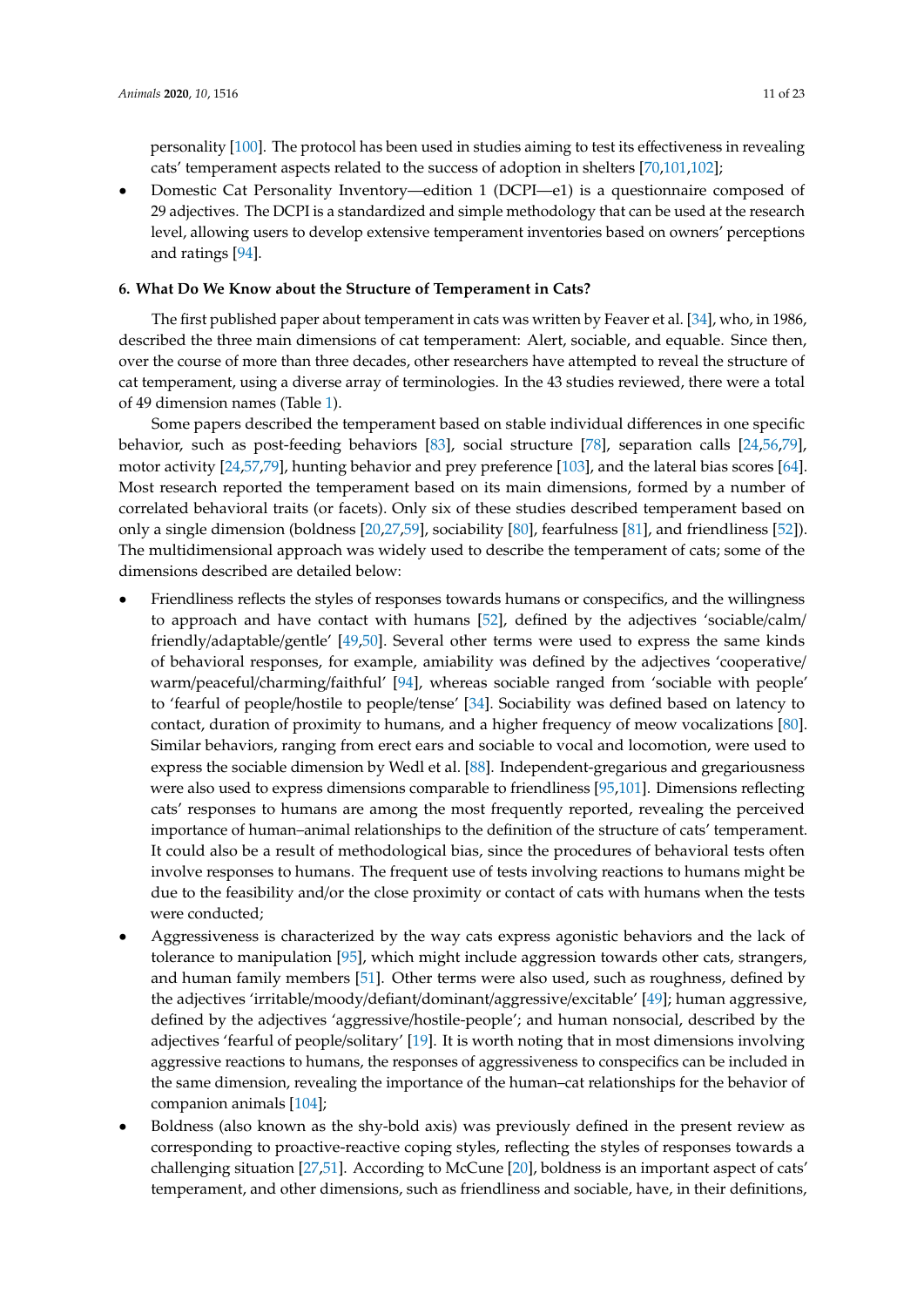elements equivalent to boldness (e.g., confident). The dimension named valiance can also be considered synonymous with the shy-bold axis [\[101\]](#page-21-5);

- Openness was defined by the adjectives 'playful/curious/inquisitive/active/inventive' [\[49,](#page-19-0)[50\]](#page-19-4), reflecting the reactions of animals to novel experiences or stimuli (i.e., novel places, objects, and people) [\[102\]](#page-21-6). In Fukimoto et al.'s [\[102\]](#page-21-6) study, cats expressed openness based on their positive responses to introduction into a novel room;
- Active is related to motor activity and attention, defined by the adjectives 'active/agile/watchful/ curious/playful/excitable/vigilant' [\[19](#page-17-14)[,88\]](#page-20-18). This dimension could be comparable with playfulness, described by the adjectives 'energic/playful/quick/mischievous/curious' [\[94\]](#page-20-22);
- The Feline Five approach is used to express the structure of cats' temperament based on a five-factor model, widely accepted for human personality assessment, known as the 'big-five' and comprised of agreeableness, conscientiousness, extraversion, neuroticism, and openness [\[105\]](#page-21-10). For cats, the use of a five-factor model based on orthogonal dimensions was initially proposed by Gosling and Bonnenburg [\[89\]](#page-20-19) and later termed the Feline Five by Litchifield et al. [\[9\]](#page-17-5), who used the dimensions of agreeableness, dominance, extraversion, impulsiveness, and neuroticism for cats;
- Agreeableness is comparable to friendliness, ranging from 'affectionate/friendly towards people/gentle/playful/trusting/cooperative/inquisitive' to 'solitary/irritable/aggressive towards people/suspicious' [\[8,](#page-17-22)[9\]](#page-17-5). In contrast, extraversion is defined in part by responses to people, but also by the level of activity and energy [\[51\]](#page-19-1), ranging from 'decisive/smart/curious/inventive/ active/inquisitive/vigilante/deliberate/self-assured/persevering/bold/playful' to 'aimless/clumsy/ quitting'  $[9]$ . The behaviors play, sensitivity, hug, and greeting approach were also used to define extraversion [\[70](#page-20-0)[,102\]](#page-21-6);
- Impulsiveness reflects the level of predictability of behavioral responses, ranging from 'impulsive/ erratic/reckless/distractible/excitable/aimless/irritable/aggressive towards people/defiant' to 'predictable/constrained/gentle' [\[9\]](#page-17-5). Gartner et al. [\[38\]](#page-18-12) described impulsiveness ranging from 'excitable/ active/playful/eccentric/impulsive/distractible/reckless/erratic/jealous' to 'constrained/ independent/predictable'. In turn, neuroticism expresses variation in cats' emotional stability, ranging from 'insecure/anxious/fearful of people/suspicious/shy/tense/fearful of other cats/ excitable' to 'trusting/calm/stable/self-assured/bold/cool' [\[9\]](#page-17-5). Arahori et al. [\[49,](#page-19-0)[50\]](#page-19-4) described neuroticism by the adjectives 'vigilant/fearful/attentive/nervous/timid/anxious/cautious';
- Dominance reflects cats' individuality in a social context, ranging from 'bullying/dominant/ aggressive towards other cats/jealous/defiant/greedy/irritable/reckless/aggressive towards people' to 'submissive/friendly towards other cats/gentle' [\[9,](#page-17-5)[38\]](#page-18-12). Bennet et al. [\[94\]](#page-20-22) described dominance using 'proud/domineering/serious/independent/territorial'.

The dimensions used in the existing studies represent the main aspects forming the individuality of these animals in the methodological contexts used to date. Presumably, the diversification of tests and methodological contexts would reveal additional aspects not yet described. For instance, two studies have proposed the existence of stable individual differences in cats' predatory habits, prey preferences [\[103](#page-21-7)[,106\]](#page-21-11), and predation behavior [\[103\]](#page-21-7). Although poorly understood, these individual differences may characterize a temperament dimension. They do not appear in most experiments, because the trials were conducted in situations that lacked an opportunity to express predation. The understanding of stable individual differences in predatory habits should be relevant for outdoor cats, allowing more precise and individualized estimations of the potential impacts of cats on wildlife through predation.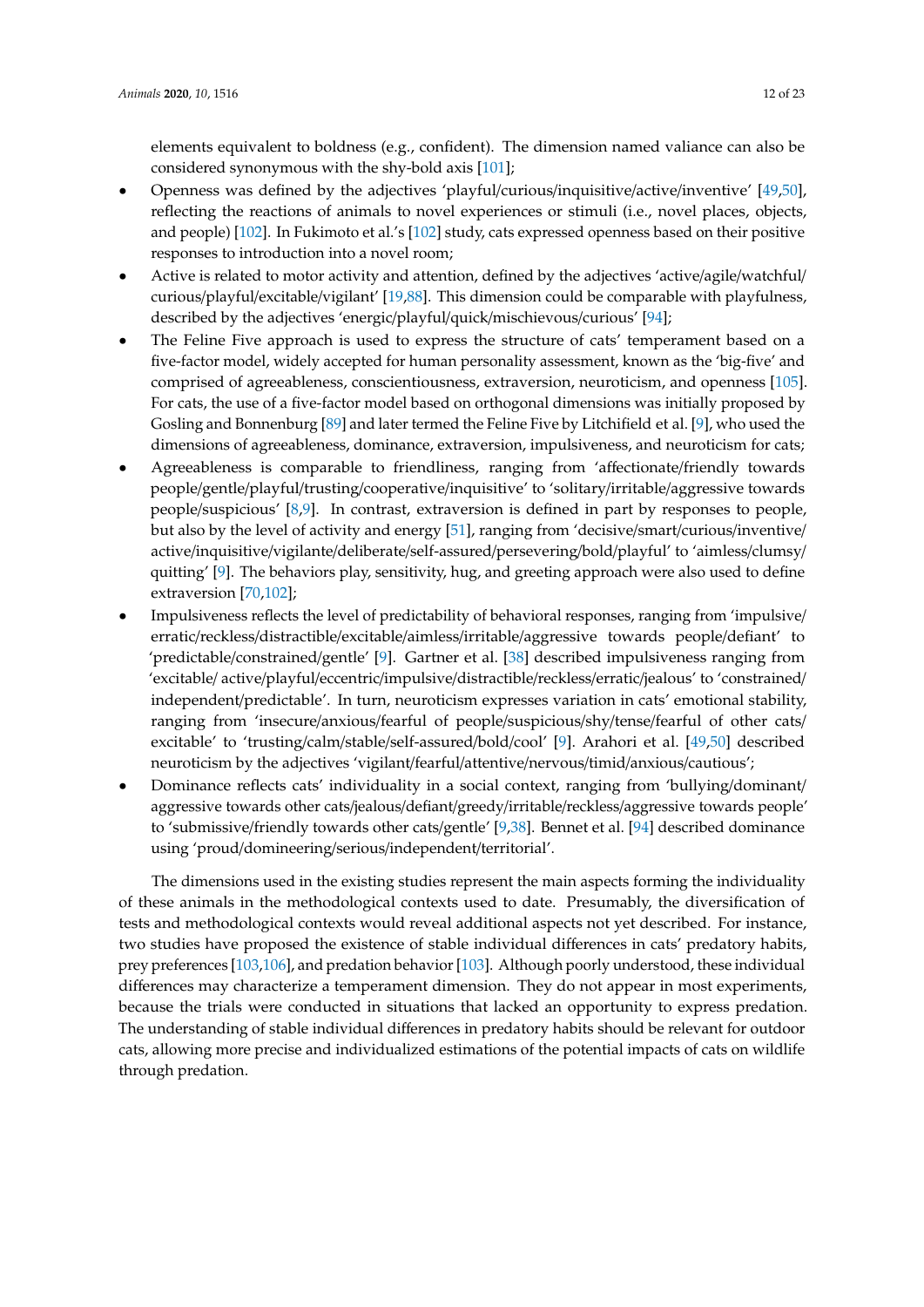| <b>Table 1.</b> Summary of the 43 articles about temperament/personality in domestic cats included in this review. N = sample size and PC = principal component. |  |
|------------------------------------------------------------------------------------------------------------------------------------------------------------------|--|
|                                                                                                                                                                  |  |

| Reference                      | ${\bf N}$ | Environment              | <b>Method Description</b>                                                                                                                     | <b>Method Category</b> | <b>Main Dimensions</b>                                                              |
|--------------------------------|-----------|--------------------------|-----------------------------------------------------------------------------------------------------------------------------------------------|------------------------|-------------------------------------------------------------------------------------|
| Feaver et al. [34]             | 14        | Research facility        | Behavioral observation and questionnaire                                                                                                      | Coding/<br>Rating      | Alert, sociable, equable                                                            |
| Turner et al. [52]             | 40        | Research facility        | Ouestionnaire                                                                                                                                 | Rating                 | Friendliness                                                                        |
| Adamec <sup>[62]</sup>         | 12        | Research facility        | Behavioral tests (response to rats and<br>conspecific threat howls)                                                                           | Coding                 | Aggressive, defensive                                                               |
| Reisner et al. [53]            | 13        | Research facility        | Behavioral tests (socialization and restraint)                                                                                                | Coding                 | Friendliness, defensive, aggression                                                 |
| McCune [20]                    | 37        | Research facility        | Behavioral tests (familiar person, stranger,<br>and novel object)                                                                             | Coding                 | Boldness                                                                            |
| Bradshaw and Cook [83]         | 36        | Owned                    | Behavioral observation                                                                                                                        | Coding                 | Individual differences in post-feeding behaviors                                    |
| Durr and Smith [78]            | 22        | Owned                    | Behavioral observation and tests (novel<br>stimulus (group and individual), approach to<br>food, unfamiliar animals, and food<br>competition) | Coding                 | Individual differences in social structure                                          |
| Gosling and Bonnenburg [89]    | 440       | Owned                    | Ouestionnaire                                                                                                                                 | Rating                 | Big 5: Agreeableness, dominance, extraversion,<br>impulsiveness, neuroticism        |
| Lowe and Bradshaw [59]         | 29        | Owned                    | Behavioral observation                                                                                                                        | Coding                 | <b>Boldness</b>                                                                     |
| Siegford et al. [21]           | 20        | Research facility        | Feline Temperament Profile                                                                                                                    | Rating                 | Individual differences in positive and negative scores                              |
| Natoli et al. [27]             | 45        | Free-ranging             | Behavioral observation                                                                                                                        | Coding                 | <b>Boldness</b><br>PC1 (active, clever, curious, sociable), PC2 (emotional,         |
| Lee et al. $[92]$              | 196       | Owned                    | Ouestionnaire                                                                                                                                 | Rating                 | friendly, protective), PC3 (aggressive, bad-tempered),<br>PC4 (timid)               |
| Zeigler-Hill and Highfill [93] | 106       | Owned                    | Questionnaire (Interpersonal Adjective<br>Scales-Revised)                                                                                     | Rating                 | Dominance-submission, hostility-warmth                                              |
| Iki et al. [67]                | 8         | Research facility        | Feline Temperament Profile                                                                                                                    | Rating                 | Individual differences in positive and negative scores                              |
| Marchei et al. [71]            | 82        | Shelter                  | Behavioral tests (open-field and novel object)                                                                                                | Coding                 | Individual differences in the active-coping strategy and<br>passive coping strategy |
| Wedl et al. [88]               | 40        | Owned                    | Behavioral observation                                                                                                                        | Coding                 | Active, anxious, feeding, sociable, rough                                           |
| Delgado et al. [76]            | 189       | Owned                    | Ouestionnaire                                                                                                                                 | Rating                 | Friendliness, aloofness, boldness, tolerance, trainability                          |
| Ramos et al. [68]              | 120       | Owned                    | Questionnaire                                                                                                                                 | Rating                 | Bossy, timid, easy going                                                            |
| Gartner and Powell [38]        | 100       | Shelter                  | Ouestionnaire                                                                                                                                 | Rating                 | Dominance, Impulsiveness, Neuroticism                                               |
| Raihani <sup>[57]</sup>        | 14        | Free-roaming             | Behavioral observation                                                                                                                        | Coding                 | Individual differences in motor activity                                            |
| Dickman and Newsome [103]      | 62        | Owned                    | Behavioral observation and questionnaire                                                                                                      | Coding/<br>Rating      | Individual differences in hunting behavior and prey<br>preference                   |
| Finkler and Terkel [82]        | 139       | Free-ranging<br>colonies | Behavioral tests (Novel object, Food bowl and<br>Meat-in-the-box)                                                                             | Coding                 | Boldness, Food dominance                                                            |
| Hudson et al. [24]             | 33        | Research facility        | Behavioral test (Separation)                                                                                                                  | Coding                 | Individual differences in separation calls and locomotion                           |
| Weiss et al. [101]             | 256       | Shelter                  | Meet Your Match<br>® Feline-ality™ and<br>Modified Meet Your Match <sup>®</sup> Feline-ality™                                                 | Rating                 | Valiance, Independent-Gregarious                                                    |
| Arahori et al. [50]            | 94        | Owned                    | Ouestionnaire                                                                                                                                 | Rating                 | Openness, Friendliness, Roughness, Neuroticism                                      |
| McDowell et al. [64]           | 90        | Owned                    | Feline Temperament Profile and Cat Affect<br>Temperament                                                                                      | Rating                 | Correlation between lateral bias and scale scores                                   |
| Arahori et al. [49]            | 100       | Owned                    | Ouestionnaire                                                                                                                                 | Rating                 | Openness, Friendliness, Roughness, Neuroticism                                      |
| Bennett et al. [94]            | 416       | Owned                    | Ouestionnaire                                                                                                                                 | Rating                 | Playfulness, Amiability, Dominance, Demandingness,<br>Gullibility                   |
| Foster and Ijichi [72]         | 34        | Shelter                  | Feline Temperament Profile                                                                                                                    | Rating                 | Individual differences in positive and negative scores                              |
| Ha and Ha [19]                 | 251       | Owned                    | Ouestionnaire                                                                                                                                 | Rating                 | Cat social, Active, Human nonsocial, Human aggressive,<br>Intense                   |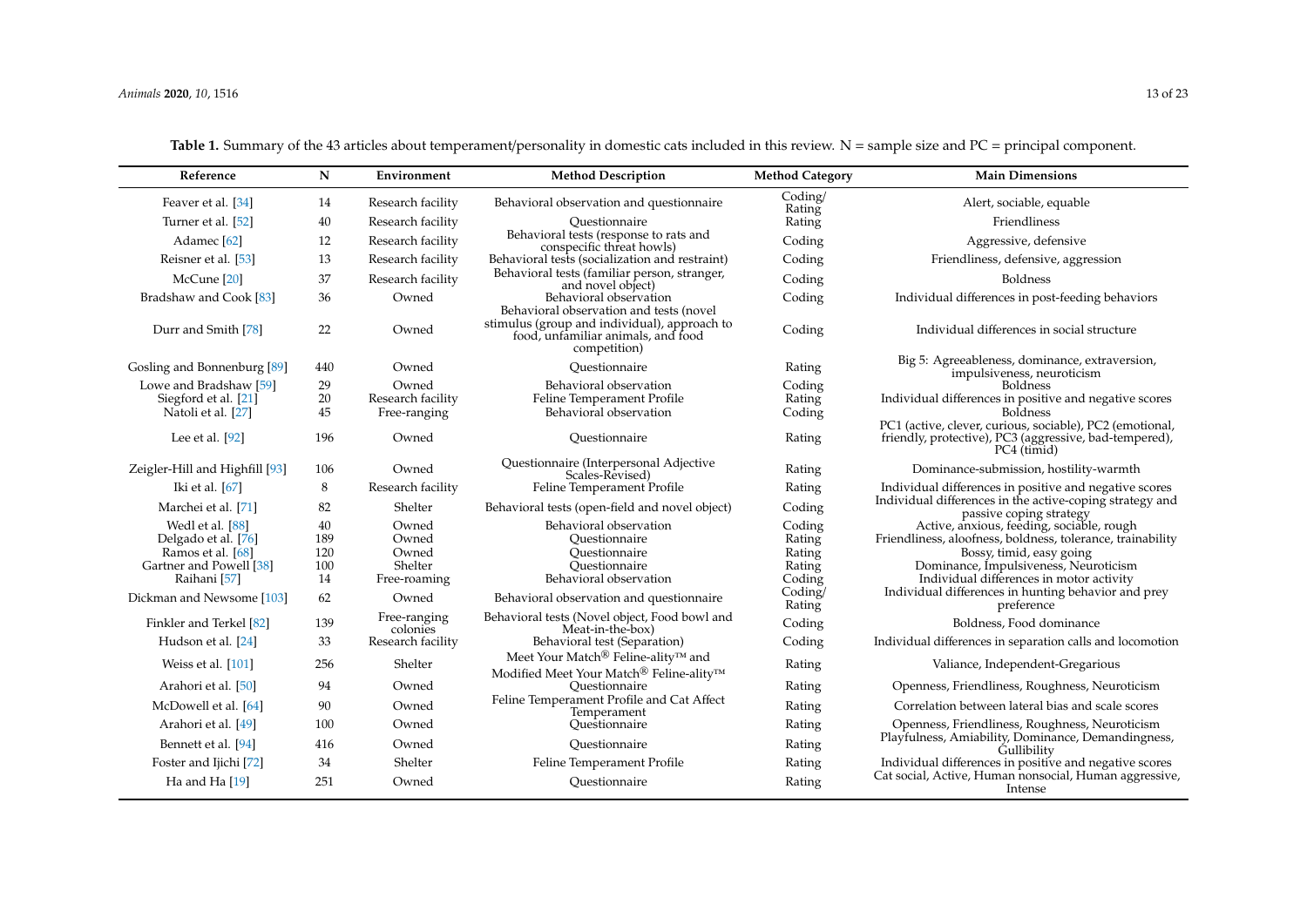# **Table 1.** *Cont.*

<span id="page-13-0"></span>

| Reference                             | N          | Environment       | <b>Method Description</b>                                                        | <b>Method Category</b> | <b>Main Dimensions</b>                                                                           |
|---------------------------------------|------------|-------------------|----------------------------------------------------------------------------------|------------------------|--------------------------------------------------------------------------------------------------|
| Hudson et al. [56]                    | 33         | Research facility | Behavioral test (Separation)                                                     | Coding                 | Individual differences in separation calls                                                       |
| Litchfield et al. [9]                 | 2802       | Owned             | Ouestionnaire                                                                    | Rating                 | Big 5: Agreeableness, Dominance, Extraversion,<br>Impulsiveness, Neuroticism                     |
| Rivera et al. [81]                    | 41         | Research facility | Behavioral tests (open-field and feline-human<br>interaction)                    | Coding                 | Fearfulness                                                                                      |
| Menchetti et al. [96]                 | 1270       | Owned             | Ouestionnaire                                                                    | Rating                 | Sociability, reactivity, protectiveness, neuroticism,<br>fearfulness                             |
| Evans et al. [8]                      | 126        | Owned             | Ouestionnaire                                                                    | Rating                 | Big 5: Agreeableness, dominance, extraversion,<br>impulsiveness, neuroticism                     |
| Finka et al. [95]                     | 3331       | Owned             | Ouestionnaire                                                                    | Rating                 | Gregariousness, aggressiveness, aloofness/avoidance,<br>anxiousness/fearfulness                  |
| Fukimoto [102]<br>Salonen et al. [51] | 71<br>5726 | Shelter<br>Owned  | Modified Meet Your Match <sup>®</sup> Feline-ality <sup>™</sup><br>Ouestionnaire | Rating<br>Rating       | Agreeableness, openness, extraversion<br>Aggression, extraversion, shyness                       |
| Stella and Croney [69]                | 55         | Research facility | Behavioral observation and questionnaire                                         | Coding/<br>Rating      | Cluster 1 (shy, calm, mellow, and timid), Cluster 2<br>(active, playful, curious, and easygoing) |
| Urrutia et al. [79]                   | 40         | Shelter           | Behavioral test (confinement in the carrier)                                     | Coding                 | Individual differences in separation calls and motor<br>activity                                 |
| Vitale and Udell [80]                 | 46         | Owned/shelter     | Behavioral tests (unknown person and owner<br>interaction)                       | Coding                 | Sociability                                                                                      |
| Chacha et al. [106]                   | 24         | Owned             | Behavioral test (quantity discrimination in a<br>quasi-predatory situation)      | Coding                 | Individual differences in prey preference                                                        |
| Fukimoto et al. [70]                  | 53         | Shelter           | Modified Meet Your Match <sup>®</sup> Feline-ality™                              | Rating                 | Agreeableness, openness, extraversion                                                            |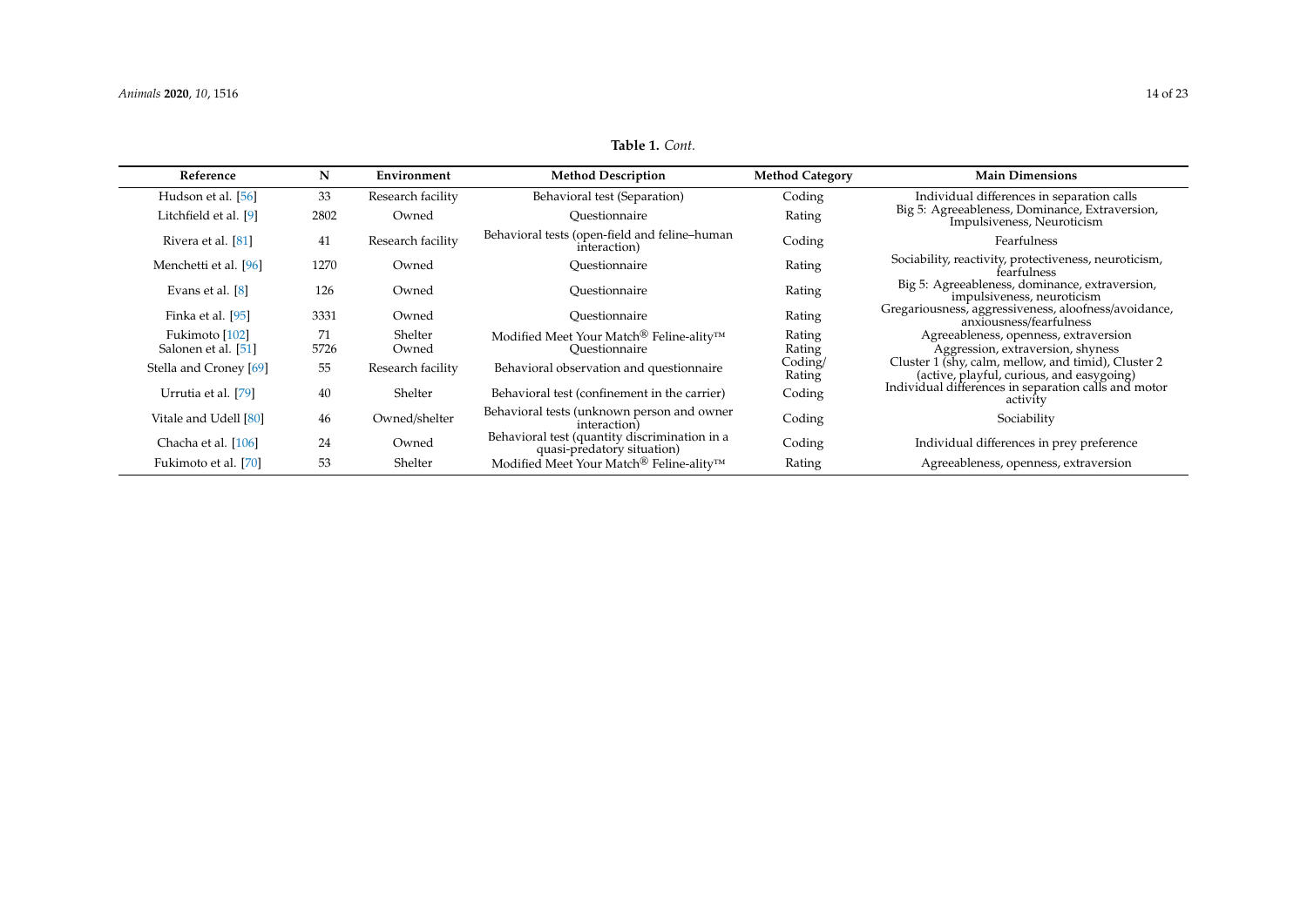#### **7. Does Cat Temperament A**ff**ect the Human–Cat Relationship and One Welfare?**

#### *7.1. Importance of Temperament in the Adoptive Process and Cat–Owner Relationship*

Most of the research about cat temperament has focused on its impacts on the human–animal relationship [\[95,](#page-21-8)[102,](#page-21-6)[107\]](#page-21-18), emphasizing the adoptive process and relationships between the cat and its owner [\[8](#page-17-22)[,95](#page-21-8)[,102](#page-21-6)[,108\]](#page-21-19). The compatibility between cats and owners usually begins at the time of adoption, since the cats' behavioral styles are among the factors that humans use to choose an animal to adopt [\[108\]](#page-21-19). Raising cats' sociability would increase the chances of adoption, because owners usually prefer cats expressing behaviors of willingness to play and interaction with humans [\[108\]](#page-21-19). People also tend to attribute certain traits to cats as a function of their color, which also affects the cat's chance of being adopted [\[76\]](#page-20-6). For instance, black cats may have lower chances of adoption, being judged as eccentric and negatively associated with superstitions [\[76](#page-20-6)[,109\]](#page-21-20).

An owner's personality also has an important role in this process, as it might affect the type of cat the owner would choose to adopt and even the decision to own a cat [\[8\]](#page-17-22). Additionally, a higher level of owner satisfaction can be achieved when there is compatibility or complementarity between the cat's temperament and the owner's personality [\[93\]](#page-20-23). Owners with personalities described as having greater warmth were more satisfied with cats that had higher values in this dimension. The opposite was reported for dominance, in which owners characterized as more dominant reported more positive perceptions of their cats when they were defined as more submissive [\[93\]](#page-20-23).

The relationship between cat temperament and owner personality may be shaped by various factors, including the environmental effects to which the cat is exposed as a function of the owner's personality. Finka et al. [\[95\]](#page-21-8) reported that owners with higher levels of neuroticism were more likely to have cats with aggressive or anxious/fearful behavioral styles, in addition to more frequent stress-linked sickness behaviors and behavioral problems. Conversely, owners with more agreeableness and conscientiousness raised cats characterized as less aggressive and aloof/avoidant. Moreover, higher owner conscientiousness was related to less anxious/fearful cats [\[95\]](#page-21-8). This might result from environmental effects on cats' behaviors and emotional states, induced by the way the owners behave and treat their cats. The judgment of cat behavior by the owner might also contribute to the results, as neurotic owners may 'misattribute' negative traits to their cats. In contrast, more agreeable owners may perceive their animal as being more positive [\[95\]](#page-21-8).

The compatibility between cat and owner is important for their relationship. For instance, cats with temperament traits of aggressiveness and dominance might have a lower tolerance of other animals and humans, deteriorating the human–cat relationship [\[8\]](#page-17-22). Cats with defensive aggression associated with anxiety tend to maintain a higher arousal state, responding defensively to subtle events, e.g., attempts to pet and play [\[107\]](#page-21-18). Defensive behaviors, such as hiding, flight, hissing, biting, or scratching, might reduce owner satisfaction and compromise the bond between the cat and owner, reducing the welfare of both [\[107\]](#page-21-18).

When cats' temperament and behavior do not meet owners' expectations, it might degrade the human–animal bond, resulting in relinquishment, and even abandonment or euthanasia in extreme cases. When these unpleasant events occur, they bring pain and suffering for humans, but particularly for the animal [\[110\]](#page-21-21). In a study conducted in the United Kingdom, the owners reported a behavioral reason for 38% of cat relinquishments. Among the behavioral problems reported, 44% were aggressive events towards other cats or people, and that behavior can be caused, in part, by the cat's temperament [\[111\]](#page-21-22).

The exhibition of other behaviors perceived by the owner as inappropriate can also be associated with cats' temperament. For instance, the inappropriate elimination of urine or feces is a behavioral problem frequently reported by cat owners [\[112](#page-21-23)[–114\]](#page-21-24). In a study about common risk factors for urinary house soiling (the inappropriate elimination of urine), cats characterized as having a non-relaxed temperament were three times more likely to display house soiling compared to cats with a relaxed temperament [\[113\]](#page-21-25). In summary, the relationships between a cat's temperament, owner's personality,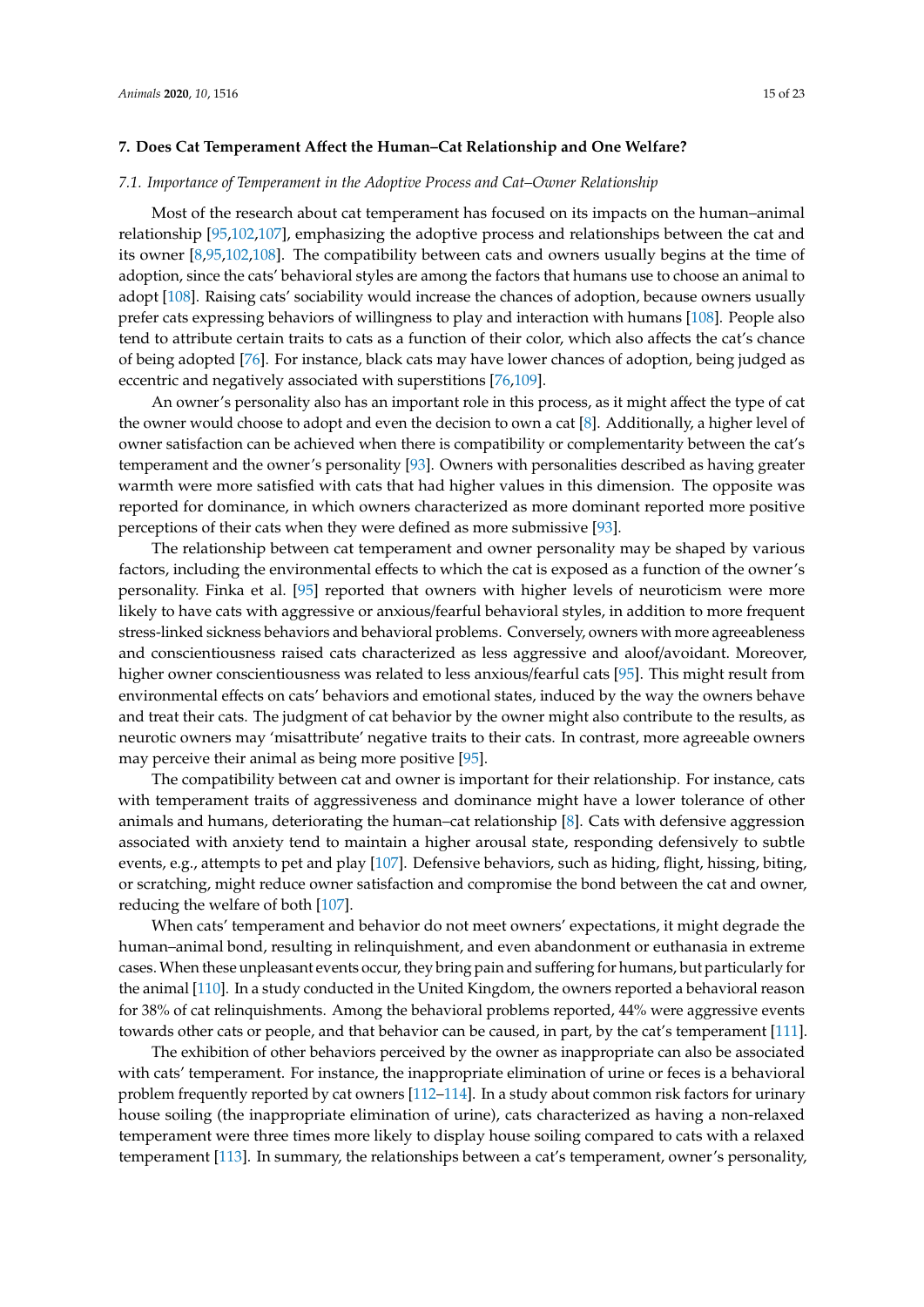behavioral problems, and the human–animal relationship are complex, and there are difficulties in determining the causes and consequences of each factor involved.

#### *7.2. Relationships between Temperament and Welfare*

Temperament might affect welfare in many ways. One of them is related to the environmental and management needs that might have specificities as a function of the animal's temperament. Fearful and anxious cats tend to seek out hiding places and escape routes when they feel threatened. For these individuals, specific types of environmental enrichment should be available, expanding the use of vertical space and hiding places, allowing them to hide and have a wider view of the environment to detect possible 'threats' [\[114\]](#page-21-24). The lack of such resources may be more harmful to the welfare of nervous/fearful cats than calm/relaxed cats. In clouded leopards (*Neofelis nebulosa*) kept in captivity, individuals classified as more fearful/tense spent more time in a hiding place, displayed more self-mutilation, and had higher fecal cortisol concentrations [\[115\]](#page-21-26).

The owners and caretakers must be able to identify the welfare needs and behavioral individuality of cats within their care [\[116\]](#page-21-27). In the study conducted by Rioja-Lang et al. [\[117\]](#page-21-28) using the Delphi methodology—a research technique based on the opinion of a panel of experts—with the participation of 14 cat welfare experts in the UK, the authors reported that among several factors evaluated, the most important cat welfare concern was the social behavior issues resulting from an inappropriate home environment. Social restriction was considered the fourth most common issue. Indeed, a study involving 547 cat owners in the U.S. identified a relationship between a better level of owners' knowledge about cat behaviors and environmental needs, with fewer reports of behavioral problems, as well as more cat care practices, with the potential to improve cats' welfare [\[118\]](#page-22-0). Therefore, by identifying the cat's individual behavioral needs, owners and caretakers might be able to adopt best practices of care and also improve housing conditions to meet these specific needs and enhance the cat's welfare [\[69,](#page-19-20)[102\]](#page-21-6).

One of the principal aspects of welfare is health. Temperament can be associated with susceptibility to diseases and immune function, as reported for other species [\[119](#page-22-1)[,120\]](#page-22-2). However, little is known about the relationship between temperament and susceptibility to diseases in cats. In urban feral cats, individuals classified as bold were more vulnerable to contracting feline immunodeficiency virus (FIV), which is a disease with a high mortality rate primarily transmitted via bite wounds [\[27\]](#page-18-1). Bold cats had higher reproductive success, but were also more involved in disputes and aggressive interactions, putting them at a greater risk of contracting FIV than shy cats [\[27,](#page-18-1)[121\]](#page-22-3). Some authors have also argued that the immune function of animals might vary as a function of temperament [\[122–](#page-22-4)[124\]](#page-22-5). To the best of our knowledge, this assumption has not been tested in cats.

#### *7.3. Cats' Temperament and Their Potential Impact on Wildlife*

Connections between humans and animals must be considered within the concepts of one health, one welfare, and one biology. Despite the existence of specific differences between species and individuals, the one biology concept means that the biological principles for humans and all other species are the same [\[125\]](#page-22-6). Investigating biology means studying humans, together with all other species, and principles such as the environment, ecology, and conservation should not be considered in different ways concerning humans and other species [\[125\]](#page-22-6). The one welfare and one health concepts are complementary, where human and animal health and welfare are interconnected with the environment [\[126\]](#page-22-7). All actions influencing the relationship between humans, other animals, and the environment should recognize all biological aspects of all living beings [\[125\]](#page-22-6). Therefore, our responsibilities regarding cats need to consider their interactions with the natural environment and the balance of biodiversity.

Domestic cats' expression of predatory behaviors varies according to the geographic region and availability of feed resources [\[127,](#page-22-8)[128\]](#page-22-9). Predatory behavior might also show stable individual differences, as described in domestic cats, in which the willingness to hunt and the ability to discriminate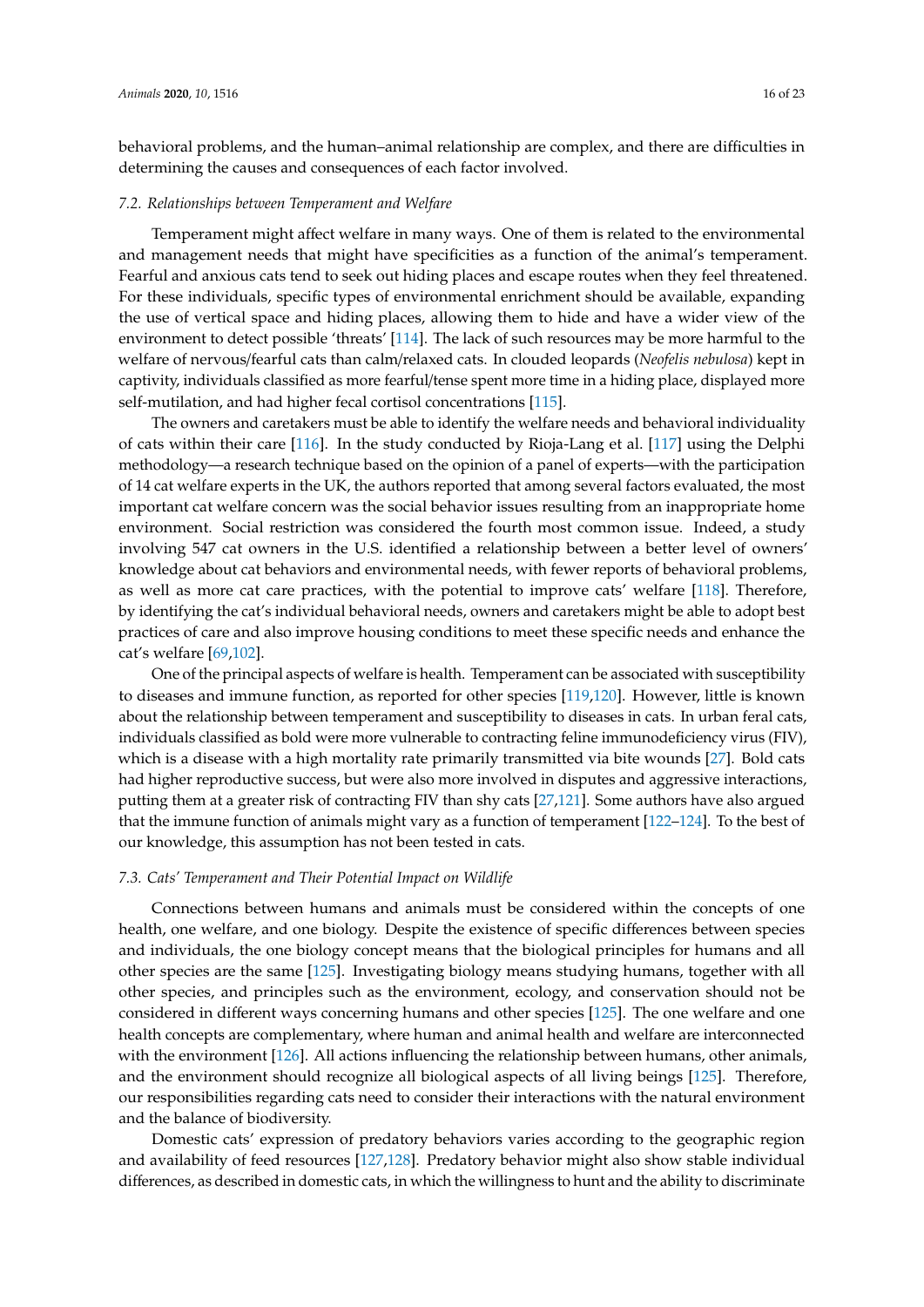numerosity and the size of potential prey have interindividual variation [\[103\]](#page-21-7). If some cats prefer a specific prey type, it would be reasonable to suppose that they would seek that prey, regardless of its abundance. This behavior could be characterized as a threat for prey populations with a small number of individuals or that are in decline, increasing the risks of local extinctions and loss of biodiversity in sensitive environments, such as islands [\[103](#page-21-7)[,129\]](#page-22-10). It has been suggested that bold, aggressive, and dominant cats have a larger home range than shy and submissive ones [\[84](#page-20-14)[,130\]](#page-22-11). As the impacts on wildlife can be proportional to the home range size, bold individuals should have more potential impacts than shy cats, which occupy smaller areas [\[84](#page-20-14)[,130\]](#page-22-11).

A better understanding of the level of flexibility or consistency in the predatory behaviors of cats is necessary. It is also crucial to understand the genetic, behavioral, ontological, physiological, and environmental factors affecting cats' willingness to hunt and prey preferences. This information would contribute to the development of cat-friendly conservation strategies of a wide range of wild species, such as small mammals, reptiles, birds, and invertebrates, threatened by inadequate management or irresponsible cat ownership [\[129\]](#page-22-10). The mitigation of impacts on wildlife would reduce the aversion of some people to domestic cats, bringing indirect benefits to cats' safety and welfare. Another factor influencing the one welfare concept is irresponsible cat ownership. Not being aware of what the cat is doing and where it is, when allowing them outdoors, not only negatively influences the environment and biodiversity, as stated before, but also the cat and owner. For example, free-roaming cats can have a higher risk of developing toxoplasmosis, which is a zoonotic disease caused by a zoonotic protozoan parasite that puts the owners' health at risk [\[131\]](#page-22-12).

#### **8. Final Considerations**

Due to over three decades of research, considerable advances have been made in the description of the structure of temperament in domestic cats, through various methods. However, there are aspects not yet fully understood; for example, the stable interindividual variation in predatory behaviors. There are also several open questions regarding proximate mechanisms, among them, the genetic and molecular bases of temperament traits and the longevity of early-life environmental effects. The least investigated issues addressed in this review were the ultimate or evolutionary mechanisms, which would reveal how cats' interindividual differences in behavior originated and evolved.

The implications of cat temperament for the success of adoption, human–animal relationship, and welfare have been studied over the years. The roles of cat temperament and human personality in the success of adoption, owner satisfaction, and cat welfare have been reported. Temperament assessment also has the potential to offer insights that contribute to the development of cat-friendly strategies to minimize the impacts of cats' predation on wildlife.

**Supplementary Materials:** The following are available online at http://[www.mdpi.com](http://www.mdpi.com/2076-2615/10/9/1516/s1)/2076-2615/10/9/1516/s1: Table S1: Adjectives used in questionnaires for rating the assessment of cats' temperament.

**Author Contributions:** Conceptualization, I.d.C.T., D.d.S.M., and A.C.S.; literature search, I.d.C.T., D.d.S.M., and A.C.S.; literature systematization, I.d.C.T. and A.C.S.; writing—original draft preparation, I.d.C.T., D.d.S.M., L.d.S.G., M.C.C. and A.C.S.; preparation of English version, A.C.S.; writing—review and editing, M.C.C. and A.C.S. All authors have read and agreed to the published version of the manuscript.

**Funding:** This study was financed in part by the Coordenação de Aperfeiçoamento de Pessoal de Nível Superior—Brasil (CAPES)—Finance Code 001.

**Acknowledgments:** We are grateful to John P. Kastelic (University of Calgary) and Ashleigh F. Brown for their help with the English language. This review is part of the master's thesis of the first author prepared to the Graduate Program in Behavior and Animal Biology of the Federal University of Juiz de Fora (UFJF), Brazil.

**Conflicts of Interest:** The authors declare no conflict of interest.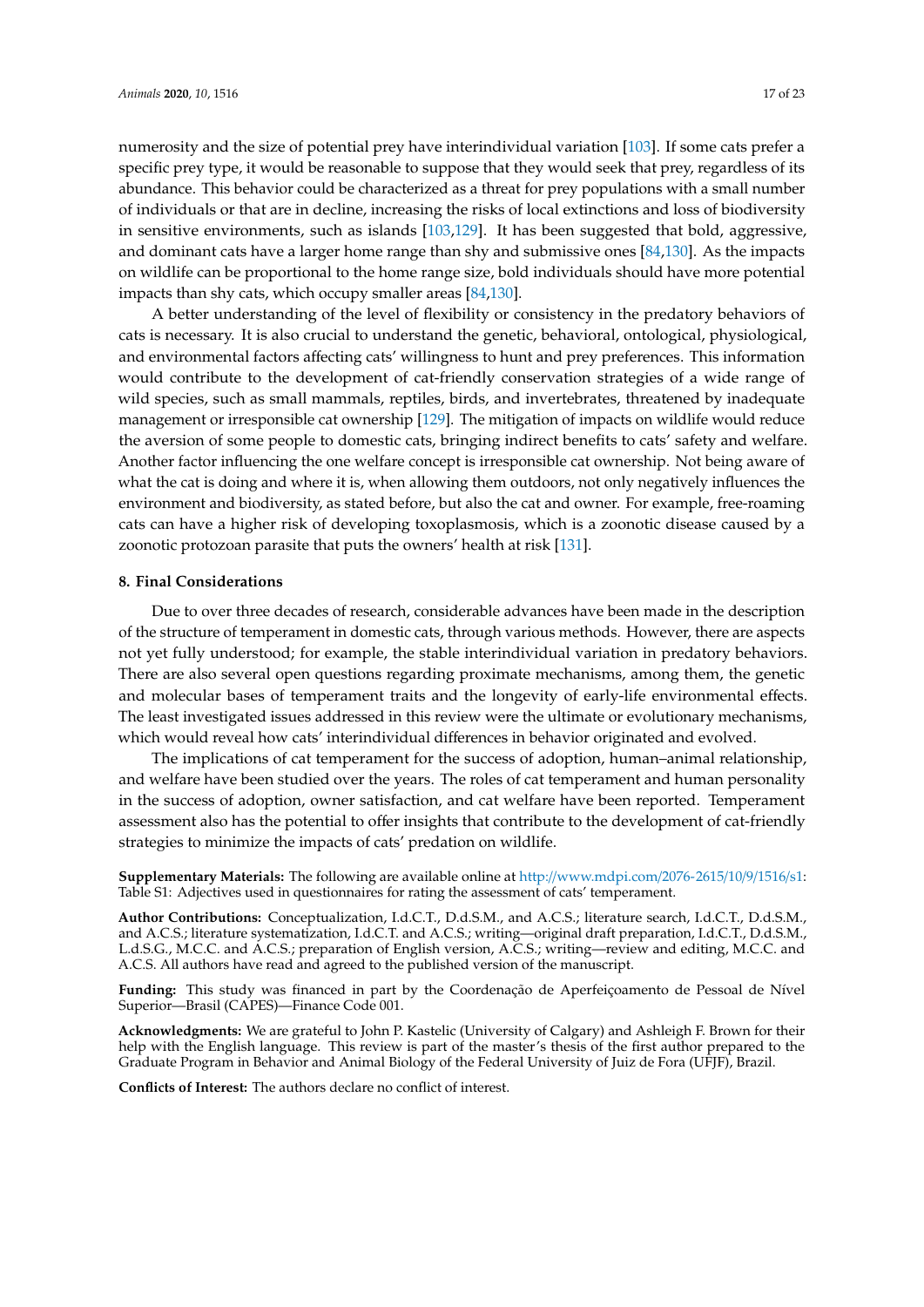# <span id="page-17-27"></span><span id="page-17-26"></span>**References**

- <span id="page-17-0"></span>1. Hebb, D.O. Emotion in man and animal: An analysis of the intuitive processes of recognition. *Psychol. Rev.* **1946**, *53*, 88–106. [\[CrossRef\]](http://dx.doi.org/10.1037/h0063033) [\[PubMed\]](http://www.ncbi.nlm.nih.gov/pubmed/21023321)
- <span id="page-17-1"></span>2. Buirski, P.; Plutchik, R.; Kellerman, H. Sex differences, dominance, and personality in the chimpanzee. *Anim. Behav.* **1978**, *26*, 123–129. [\[CrossRef\]](http://dx.doi.org/10.1016/0003-3472(78)90011-8)
- <span id="page-17-2"></span>3. Finka, L.R.; Ellis, S.L.H.; Stavisky, J. A critically appraised topic (CAT) to compare the effects of single and multi-cat housing on physiological and behavioural measures of stress in domestic cats in confined environments. *BMC Vet. Res.* **2014**, *10*, 73. [\[CrossRef\]](http://dx.doi.org/10.1186/1746-6148-10-73) [\[PubMed\]](http://www.ncbi.nlm.nih.gov/pubmed/24655603)
- <span id="page-17-4"></span>4. Gartner, M.C. Pet personality: A review. *Pers. Individ. Di*ff*er.* **2015**, *75*, 102–113. [\[CrossRef\]](http://dx.doi.org/10.1016/j.paid.2014.10.042)
- 5. Gosling, S.D.; Vazire, S.; Srivastava, S.; John, O.P. Should we trust web-based studies? A comparative analysis of six preconceptions about internet questionnaires. *Am. Psychol.* **2004**, *59*, 93–104. [\[CrossRef\]](http://dx.doi.org/10.1037/0003-066X.59.2.93)
- <span id="page-17-3"></span>6. Gartner, M.C.; Weiss, A. Scottish wildcat (*Felis silvestris grampia*) personality and subjective well-being: Implications for captive management. *Appl. Anim. Behav. Sci.* **2013**, *147*, 261–267. [\[CrossRef\]](http://dx.doi.org/10.1016/j.applanim.2012.11.002)
- <span id="page-17-20"></span>7. Marçal-Pedroza, M.G.; Campos, M.M.; Pereira, L.G.R.; Machado, F.S.; Tomich, T.R.; Paranhos da Costa, M.J.R.; Sant'Anna, A.C. Consistency of temperament traits and their relationships with milk yield in lactating primiparous F1 Holstein—Gyr cows. *Appl. Anim. Behav. Sci.* **2020**, *222*, 104881. [\[CrossRef\]](http://dx.doi.org/10.1016/j.applanim.2019.104881)
- <span id="page-17-22"></span>8. Evans, R.; Lyons, M.; Brewer, G.; Tucci, S. The purrfect match: The influence of personality on owner satisfaction with their domestic cat (*Felis silvestris catus*). *Pers. Individ. Di*ff*er.* **2019**, *138*, 252–256. [\[CrossRef\]](http://dx.doi.org/10.1016/j.paid.2018.10.011)
- <span id="page-17-25"></span><span id="page-17-5"></span>9. Litchfield, C.A.; Quinton, G.; Tindle, H.; Chiera, B.; Kikillus, K.H.; Roetman, P. The 'Feline Five': An exploration of personality in pet cats (*Felis catus*). *PLoS ONE* **2017**, *12*, e0183455. [\[CrossRef\]](http://dx.doi.org/10.1371/journal.pone.0183455)
- <span id="page-17-6"></span>10. Foreman-Worsley, R.; Farnworth, M.J. A systematic review of social and environmental factors and their implications for indoor cat welfare. *Appl. Anim. Behav. Sci.* **2019**, 104841. [\[CrossRef\]](http://dx.doi.org/10.1016/j.applanim.2019.104841)
- <span id="page-17-23"></span><span id="page-17-7"></span>11. Vitale Shreve, K.R.; Udell, M.A.R. What's inside your cat's head? A review of cat (*Felis silvestris catus*) cognition research past, present and future. *Anim. Cogn.* **2015**, *18*, 1195–1206. [\[CrossRef\]](http://dx.doi.org/10.1007/s10071-015-0897-6) [\[PubMed\]](http://www.ncbi.nlm.nih.gov/pubmed/26154131)
- 12. Pongrácz, P.; Onofer, D.L. Cats show an unexpected pattern of response to human ostensive cues in a series of A-not-B error tests. *Anim. Cogn.* **2020**, 1–9. [\[CrossRef\]](http://dx.doi.org/10.1007/s10071-020-01373-4) [\[PubMed\]](http://www.ncbi.nlm.nih.gov/pubmed/32227273)
- <span id="page-17-24"></span><span id="page-17-8"></span>13. Pongrácz, P.; Szapu, J.S. The socio-cognitive relationship between cats and humans—Companion cats (*Felis catus*) as their owners see them. *Appl. Anim. Behav. Sci.* **2018**, *207*, 57–66. [\[CrossRef\]](http://dx.doi.org/10.1016/j.applanim.2018.07.004)
- <span id="page-17-9"></span>14. Buffington, C.A.T. External and internal influences on disease risk in cats. *J. Am. Vet. Med. Assoc.* **2002**, *220*, 994–1002. [\[CrossRef\]](http://dx.doi.org/10.2460/javma.2002.220.994) [\[PubMed\]](http://www.ncbi.nlm.nih.gov/pubmed/12420776)
- <span id="page-17-10"></span>15. Zito, S.; Morton, J.; Vankan, D.; Paterson, M.; Bennett, P.C.; Rand, J.; Phillips, C.J.C. Reasons people surrender unowned and owned cats to australian animal shelters and barriers to assuming ownership of unowned cats. *J. Appl. Anim. Welf. Sci.* **2016**, *19*, 303–319. [\[CrossRef\]](http://dx.doi.org/10.1080/10888705.2016.1141682)
- <span id="page-17-11"></span>16. Pinillos, R.G. One Welfare, companion animals and their vets. *Companion Anim.* **2018**, *23*, 598. [\[CrossRef\]](http://dx.doi.org/10.12968/coan.2018.23.10.598)
- <span id="page-17-12"></span>17. Gartner, M.C.; Weiss, A. Personality in felids: A review. *Appl. Anim. Behav. Sci.* **2013**, *144*, 1–13. [\[CrossRef\]](http://dx.doi.org/10.1016/j.applanim.2012.11.010)
- <span id="page-17-13"></span>18. MacKay, J.R.D.; Haskell, M.J. Consistent Individual Behavioral Variation: The Difference between Temperament, Personality and Behavioral Syndromes. *Animals* **2015**, *5*, 455–478. [\[CrossRef\]](http://dx.doi.org/10.3390/ani5030366)
- <span id="page-17-14"></span>19. Ha, D.; Ha, J. A subjective domestic cat (*Felis silvestris catus*) temperament assessment results in six independent dimensions. *Behav. Process.* **2017**, *141*, 351–356. [\[CrossRef\]](http://dx.doi.org/10.1016/j.beproc.2017.03.012)
- <span id="page-17-15"></span>20. McCune, S. The impact of paternity and early socialization on the development of cats behavior to people and novel objects. *Appl. Anim. Behav. Sci.* **1995**, *45*, 109–124. [\[CrossRef\]](http://dx.doi.org/10.1016/0168-1591(95)00603-P)
- <span id="page-17-16"></span>21. Siegford, J.M.; Walshaw, S.O.; Brunner, P.; Zanella, A.J. Validation of a temperament test for domestic cats. *Anthrozoös* **2003**, *16*, 332–351. [\[CrossRef\]](http://dx.doi.org/10.2752/089279303786991982)
- <span id="page-17-17"></span>22. Briffa, M.; Weiss, A. Animal personality. *Curr. Biol.* **2010**, *20*, R912–R914. [\[CrossRef\]](http://dx.doi.org/10.1016/j.cub.2010.09.019) [\[PubMed\]](http://www.ncbi.nlm.nih.gov/pubmed/21056827)
- <span id="page-17-19"></span>23. Stamps, J.; Groothuis, T.G.G. The development of animal personality: Relevance, concepts and perspectives. *Biol. Rev.* **2010**, *85*, 301–325. [\[CrossRef\]](http://dx.doi.org/10.1111/j.1469-185X.2009.00103.x)
- <span id="page-17-21"></span>24. Hudson, R.; Rangassamy, M.; Saldana, A.; Banszegi, O.; Rodel, H.G. Stable individual differences in separation calls during early development in cats and mice. *Front. Zool.* **2015**, *12*, 12. [\[CrossRef\]](http://dx.doi.org/10.1186/1742-9994-12-S1-S12) [\[PubMed\]](http://www.ncbi.nlm.nih.gov/pubmed/26816512)
- <span id="page-17-18"></span>25. Réale, D.; Reader, S.M.; Sol, D.; McDougall, P.T.; Dingemanse, N.J. Integrating animal temperament within ecology and evolution. *Biol. Rev.* **2007**, *82*, 291–318. [\[CrossRef\]](http://dx.doi.org/10.1111/j.1469-185X.2007.00010.x)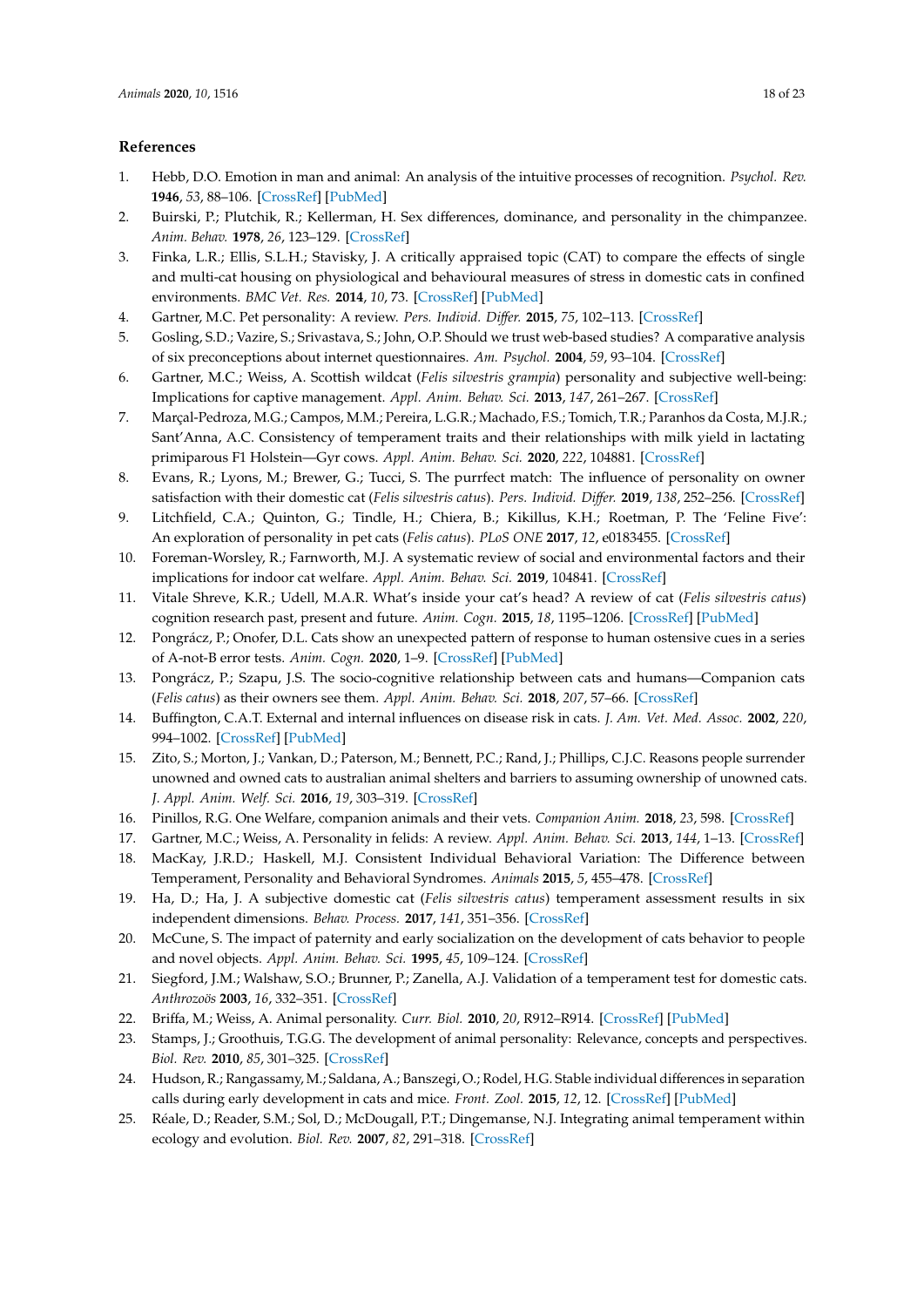- <span id="page-18-23"></span><span id="page-18-22"></span><span id="page-18-0"></span>26. Koolhaas, J.M.; de Boer, S.F.; Coppens, C.M.; Buwalda, B. Neuroendocrinology of coping styles: Towards understanding the biology of individual variation. *Front. Neuroendocrinol.* **2010**, *31*, 307–321. [\[CrossRef\]](http://dx.doi.org/10.1016/j.yfrne.2010.04.001)
- <span id="page-18-1"></span>27. Natoli, E.; Say, L.; Cafazzo, S.; Bonanni, R.; Schmid, M.; Pontier, D. Bold attitude makes male urban feral domestic cats more vulnerable to Feline Immunodeficiency Virus. *Neurosci. Biobehav. Rev.* **2005**, *29*, 151–157. [\[CrossRef\]](http://dx.doi.org/10.1016/j.neubiorev.2004.06.011)
- <span id="page-18-24"></span><span id="page-18-2"></span>28. Sih, A.; Bell, A.; Johnson, J.C. Behavioral syndromes: An ecological and evolutionary overview. *Trends Ecol. Evol.* **2004**, *19*, 372–378. [\[CrossRef\]](http://dx.doi.org/10.1016/j.tree.2004.04.009)
- <span id="page-18-3"></span>29. Mendl, M.; Harcourt, R. Individuality in the domestic cat: Origins, development and stability. In *The Domestic Cat: The Biology of Its Behaviour*; Cambridge University Press: Cambridge, UK, 2000; Volume 2, pp. 179–190.
- <span id="page-18-4"></span>30. Crawford, M.P. A behavior rating scale for young chimpanzees. *Int. J. Comp. Psychol.* **1938**, *26*, 79. [\[CrossRef\]](http://dx.doi.org/10.1037/h0054503)
- <span id="page-18-5"></span>31. Freeman, H.D.; Gosling, S.D. Personality in nonhuman primates: A review and evaluation of past research. *Am. J. Primatol.* **2010**, *72*, 653–671. [\[CrossRef\]](http://dx.doi.org/10.1002/ajp.20833)
- <span id="page-18-6"></span>32. Fordyce, G.; Goddard, M.; Seifert, G. The measurement of temperament in cattle and the effect of experience and genotype. *Proc. Aust. Soc. Anim. Prod.* **1982**, *14*, 329–332. [\[CrossRef\]](http://dx.doi.org/10.1590/S1516-35982012000600022)
- <span id="page-18-7"></span>33. Humphrey, E.S. "Mental Tests" for Shepherd dogs an attempted classification and evaluation of the various traits that go to make up "temperament" in the German Shepherd Dog. *J. Hered.* **1934**, *25*, 129–136. [\[CrossRef\]](http://dx.doi.org/10.1093/oxfordjournals.jhered.a103899)
- <span id="page-18-8"></span>34. Feaver, J.; Mendl, M.; Bateson, P.J. A method for rating the individual distinctiveness of domestic cats. *Anim. Behav.* **1986**, *34*, 1016–1025. [\[CrossRef\]](http://dx.doi.org/10.1016/S0003-3472(86)80160-9)
- <span id="page-18-9"></span>35. Burns, J.G. The validity of three tests of temperament in guppies (*Poecilia reticulata*). *Int. J. Comp. Psychol.* **2008**, *122*, 344–356. [\[CrossRef\]](http://dx.doi.org/10.1037/0735-7036.122.4.344) [\[PubMed\]](http://www.ncbi.nlm.nih.gov/pubmed/19014258)
- <span id="page-18-10"></span>36. Biro, P.A.; Beckmann, C.; Stamps, J.A. Small within-day increases in temperature affects boldness and alters personality in coral reef fish. *Proc. R. Soc. B Biol. Sci.* **2010**, *277*, 71–77. [\[CrossRef\]](http://dx.doi.org/10.1098/rspb.2009.1346) [\[PubMed\]](http://www.ncbi.nlm.nih.gov/pubmed/19793748)
- <span id="page-18-11"></span>37. Bajer, K.; Horváth, G.; Molnár, O.; Török, J.; Garamszegi, L.Z.; Herczeg, G. European green lizard (*Lacerta viridis*) personalities: Linking behavioural types to ecologically relevant traits at different ontogenetic stages. *Behav. Process.* **2015**, *111*, 67–74. [\[CrossRef\]](http://dx.doi.org/10.1016/j.beproc.2014.11.020)
- <span id="page-18-12"></span>38. Gartner, M.C.; Powell, D.M.; Weiss, A. Personality structure in the domestic cat (*Felis silvestris catus*), Scottish wildcat (*Felis silvestris grampia*), clouded leopard (*Neofelis nebulosa*), snow leopard (*Panthera uncia*), and African lion (*Panthera leo*): A comparative study. *Int. J. Comp. Psychol.* **2014**, *128*, 414–426. [\[CrossRef\]](http://dx.doi.org/10.1037/a0037104)
- <span id="page-18-13"></span>39. Cockrem, J.F. Corticosterone responses and personality in birds: Individual variation and the ability to cope with environmental changes due to climate change. *Gen. Comp. Endocr.* **2013**, *190*, 156–163. [\[CrossRef\]](http://dx.doi.org/10.1016/j.ygcen.2013.02.021)
- 40. Kerman, K.; Sieving, K.E.; Mary, C.S.; Avery, M.L. Evaluation of boldness assays and associated behavioral measures in a social parrot, monk parakeet (*Myiopsitta monachus*). *Behav. Process.* **2016**, *153*, 1817–1838. [\[CrossRef\]](http://dx.doi.org/10.1163/1568539X-00003356)
- <span id="page-18-14"></span>41. Carere, C.; Van Oers, K. Shy and bold great tits (*Parus major*): Body temperature and breath rate in response to handling stress. *Physiol. Behav.* **2004**, *82*, 905–912. [\[CrossRef\]](http://dx.doi.org/10.1016/S0031-9384(04)00312-9)
- <span id="page-18-15"></span>42. Carlstead, K.; Mellen, J.; Kleiman, D.G. Black rhinoceros (*Diceros bicornis*) in U.S. zoos: Individual behavior profiles and their relationship to breeding success. *Zoo Biol.* **1999**, *18*, 17–34. [\[CrossRef\]](http://dx.doi.org/10.1002/(SICI)1098-2361(1999)18:1<17::AID-ZOO4>3.0.CO;2-K)
- <span id="page-18-16"></span>43. Grand, A.P.; Kuhar, C.W.; Leighty, K.A.; Bettinger, T.L.; Laudenslager, M.L. Using personality ratings and cortisol to characterize individual differences in African Elephants (*Loxodonta africana*). *Appl. Anim. Behav. Sci.* **2012**, *142*, 69–75. [\[CrossRef\]](http://dx.doi.org/10.1016/j.applanim.2012.09.002)
- <span id="page-18-17"></span>44. Williams, E.; Carter, A.; Hall, C.; Bremner-Harrison, S. Exploring the relationship between personality and social interactions in zoo-housed elephants: Incorporation of keeper expertise. *Appl. Anim. Behav. Sci.* **2019**, *221*, 104876. [\[CrossRef\]](http://dx.doi.org/10.1016/j.applanim.2019.104876)
- <span id="page-18-18"></span>45. Horvath, K.; Angeletti, D.; Nascetti, G.; Carere, C. Invertebrate welfare: An overlooked issue. *Ann. Ist. Super. Sanita* **2013**, *49*, 9–17. [\[CrossRef\]](http://dx.doi.org/10.4415/ANN_13_01_04)
- <span id="page-18-19"></span>46. Mather, J.A.; Logue, D.M. The bold and the spineless: Invertebrate personalities. In *Animal Personalities: Behavior, Physiology and Evolution*; Maestripieri, D., Carere, C., Eds.; The University of Chicago Press: Chicago, IL, USA, 2013; Volume 1, pp. 13–35.
- <span id="page-18-20"></span>47. Kralj-Fišer, S.; Schuett, W. Studying personality variation in invertebrates: Why bother? *Anim. Behav.* **2014**, *91*, 41–52. [\[CrossRef\]](http://dx.doi.org/10.1016/j.anbehav.2014.02.016)
- <span id="page-18-21"></span>48. Réale, D.; Dingemanse, N.J. Animal Personality. In *Els*; John Wiley & Sons, Ltd.: Chichester, UK, 2012; pp. 1–8. [\[CrossRef\]](http://dx.doi.org/10.1002/9780470015902.a0023570)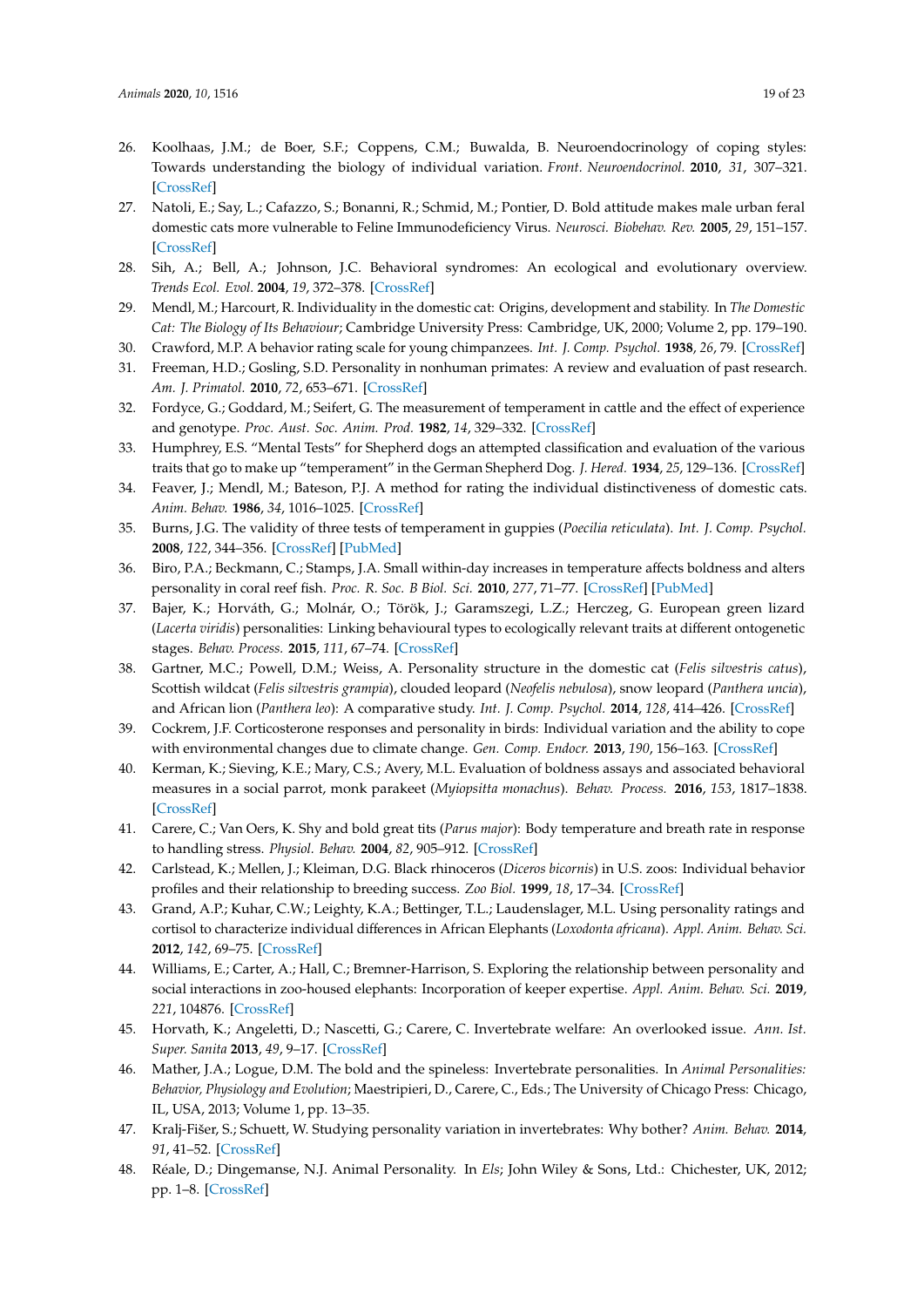- <span id="page-19-32"></span><span id="page-19-31"></span><span id="page-19-30"></span><span id="page-19-28"></span><span id="page-19-27"></span><span id="page-19-23"></span><span id="page-19-21"></span><span id="page-19-0"></span>49. Arahori, M.; Chijiiwa, H.; Takagi, S.; Bucher, B.; Abe, H.; Inoue-Murayama, M.; Fujita, K. Microsatellite polymorphisms adjacent to the oxytocin receptor gene in domestic cats: Association with personality? *Front. Psychol.* **2017**, *8*, 2165. [\[CrossRef\]](http://dx.doi.org/10.3389/fpsyg.2017.02165)
- <span id="page-19-4"></span>50. Arahori, M.; Hori, Y.; Saito, A.; Chijiiwa, H.; Takagi, S.; Ito, Y.; Watanabe, A.; Inoue-Murayama, M.; Fujita, K. The oxytocin receptor gene (OXTR) polymorphism in cats (*Felis catus*) is associated with "Roughness" assessed by owners. *J. Vet. Behav.* **2016**, *11*, 109–112. [\[CrossRef\]](http://dx.doi.org/10.1016/j.jveb.2015.07.039)
- <span id="page-19-24"></span><span id="page-19-1"></span>51. Salonen, M.; Vapalahti, K.; Tiira, K.; Mäki-Tanila, A.; Lohi, H. Breed differences of heritable behaviour traits in cats. *Sci. Rep.* **2019**, *9*, 7949. [\[CrossRef\]](http://dx.doi.org/10.1038/s41598-019-44324-x)
- <span id="page-19-2"></span>52. Turner, D.C.; Feaver, J.; Mendl, M.; Bateson, P. Variation in domestic cat behaviour towards humans: A paternal effect. *Anim. Behav.* **1986**. [\[CrossRef\]](http://dx.doi.org/10.1016/S0003-3472(86)80275-5)
- <span id="page-19-3"></span>53. Reisner, I.R.; Houpt, K.A.; Erb, H.N.; Quimby, F.W. Friendliness to humans and defensive aggression in cats: The influence of handling and paternity. *Physiol. Behav.* **1994**, *55*, 1119–1124. [\[CrossRef\]](http://dx.doi.org/10.1016/0031-9384(94)90396-4)
- <span id="page-19-22"></span><span id="page-19-5"></span>54. Valente, T.S.; Baldi, F.; Sant'Anna, A.C.; Albuquerque, L.G.; Paranhos da Costa, M.J. Genome-wide association study between single nucleotide polymorphisms and flight speed in Nellore cattle. *PLoS ONE* **2016**, *11*, e0156956. [\[CrossRef\]](http://dx.doi.org/10.1371/journal.pone.0156956) [\[PubMed\]](http://www.ncbi.nlm.nih.gov/pubmed/27300296)
- <span id="page-19-6"></span>55. Trillmich, F.; Hudson, R.J.D.P. The emergence of personality in animals: The need for a developmental approach. *Dev. Psychobiol.* **2011**, *53*, 505–509. [\[CrossRef\]](http://dx.doi.org/10.1002/dev.20573)
- <span id="page-19-29"></span><span id="page-19-7"></span>56. Hudson, R.; Chacha, J.; Bánszegi, O.; Szenczi, P.; Rödel, H.G. Highly stable individual differences in the emission of separation calls during early development in the domestic cat. *Dev. Psychobiol.* **2017**, *59*, 367–374. [\[CrossRef\]](http://dx.doi.org/10.1002/dev.21501) [\[PubMed\]](http://www.ncbi.nlm.nih.gov/pubmed/28323347)
- <span id="page-19-8"></span>57. Raihani, G.; Rodríguez, A.; Saldaña, A.; Guarneros, M.; Hudson, R. A proposal for assessing individual differences in behaviour during early development in the domestic cat. *Appl. Anim. Behav. Sci.* **2014**, *154*, 48–56. [\[CrossRef\]](http://dx.doi.org/10.1016/j.applanim.2014.01.013)
- <span id="page-19-25"></span><span id="page-19-9"></span>58. Bateson, P. Behavioural Development in the Cat. In *The Domestic Cat: The Biology of Its Behavious*; Turner, D.C., Bateson, P.P.G., Eds.; Cambridge University Press: Cambridge, UK, 2000; Volume 2.
- <span id="page-19-10"></span>59. Lowe, S.E.; Bradshaw, J.W. Ontogeny of individuality in the domestic cat in the home environment. *Anim. Behav.* **2001**, *61*, 231–237. [\[CrossRef\]](http://dx.doi.org/10.1006/anbe.2000.1545) [\[PubMed\]](http://www.ncbi.nlm.nih.gov/pubmed/11170712)
- <span id="page-19-26"></span><span id="page-19-11"></span>60. Rödel, H.G.; Meyer, S. Early development influences ontogeny of personality types in young laboratory rats. *Dev. Psychobiol.* **2011**, *53*, 601–613. [\[CrossRef\]](http://dx.doi.org/10.1002/dev.20522) [\[PubMed\]](http://www.ncbi.nlm.nih.gov/pubmed/21866542)
- <span id="page-19-33"></span><span id="page-19-12"></span>61. Haller, J. The neurobiology of abnormal manifestations of aggression—A review of hypothalamic mechanisms in cats, rodents, and humans. *Brain Res. Bull.* **2013**, *93*, 97–109. [\[CrossRef\]](http://dx.doi.org/10.1016/j.brainresbull.2012.10.003)
- <span id="page-19-13"></span>62. Adamec, R.E. Individual differences in temporal lobe sensory processing of threatening stimuli in the cat. *Physiol. Behav.* **1991**, *49*, 455–464. [\[CrossRef\]](http://dx.doi.org/10.1016/0031-9384(91)90264-O)
- <span id="page-19-14"></span>63. Shaikh, M.; De Lanerolle, N.; Siegel, A. Serotonin 5-HT1A and 5-HT2/1C receptors in the midbrain periaqueductal gray differentially modulate defensive rage behavior elicited from the medial hypothalamus of the cat. *Brain Res.* **1997**, *765*, 198–207. [\[CrossRef\]](http://dx.doi.org/10.1016/S0006-8993(97)00433-2)
- <span id="page-19-15"></span>64. McDowell, L.J.; Wells, D.L.; Hepper, P.G.; Dempster, M. Lateral bias and temperament in the domestic cat (*Felis silvestris*). *Int. J. Comp. Psychol.* **2016**, *130*, 313–320. [\[CrossRef\]](http://dx.doi.org/10.1037/com0000030)
- <span id="page-19-16"></span>65. Koolhaas, J.M.; Korte, S.M.; De Boer, S.F.; Van Der Vegt, B.J.; Van Reenen, C.G.; Hopster, H.; De Jong, I.C.; Ruis, M.; Blokhuis, H.J. Coping styles in animals: Current status in behavior and stress-physiology. *Neurosci. Biobehav. Rev.* **1999**, *23*, 925–935. [\[CrossRef\]](http://dx.doi.org/10.1016/S0149-7634(99)00026-3)
- <span id="page-19-17"></span>66. Coppens, C.M.; de Boer, S.F.; Koolhaas, J.M. Coping styles and behavioural flexibility: Towards underlying mechanisms. *Philos. Trans. R. Soc. B Biol. Sci.* **2010**, *365*, 4021–4028. [\[CrossRef\]](http://dx.doi.org/10.1098/rstb.2010.0217) [\[PubMed\]](http://www.ncbi.nlm.nih.gov/pubmed/21078654)
- <span id="page-19-18"></span>67. Iki, T.; Ahrens, F.; Pasche, K.H.; Bartels, A.; Erhard, M.H. Relationships between scores of the feline temperament profile and behavioural and adrenocortical responses to a mild stressor in cats. *Appl. Anim. Behav. Sci.* **2011**, *132*, 71–80. [\[CrossRef\]](http://dx.doi.org/10.1016/j.applanim.2011.03.008)
- <span id="page-19-19"></span>68. Ramos, D.; Reche-Junior, A.; Fragoso, P.L.; Palme, R.; Yanasse, N.K.; Gouvêa, V.R.; Beck, A.; Mills, D.S. Are cats (*Felis catus*) from multi-cat households more stressed? Evidence from assessment of fecal glucocorticoid metabolite analysis. *Physiol. Behav.* **2013**, *122*, 72–75. [\[CrossRef\]](http://dx.doi.org/10.1016/j.physbeh.2013.08.028) [\[PubMed\]](http://www.ncbi.nlm.nih.gov/pubmed/24021924)
- <span id="page-19-20"></span>69. Stella, J.; Croney, C. Coping styles in the domestic cat (*Felis silvestris catus)* and implications for cat welfare. *Animals* **2019**, *9*, 370. [\[CrossRef\]](http://dx.doi.org/10.3390/ani9060370)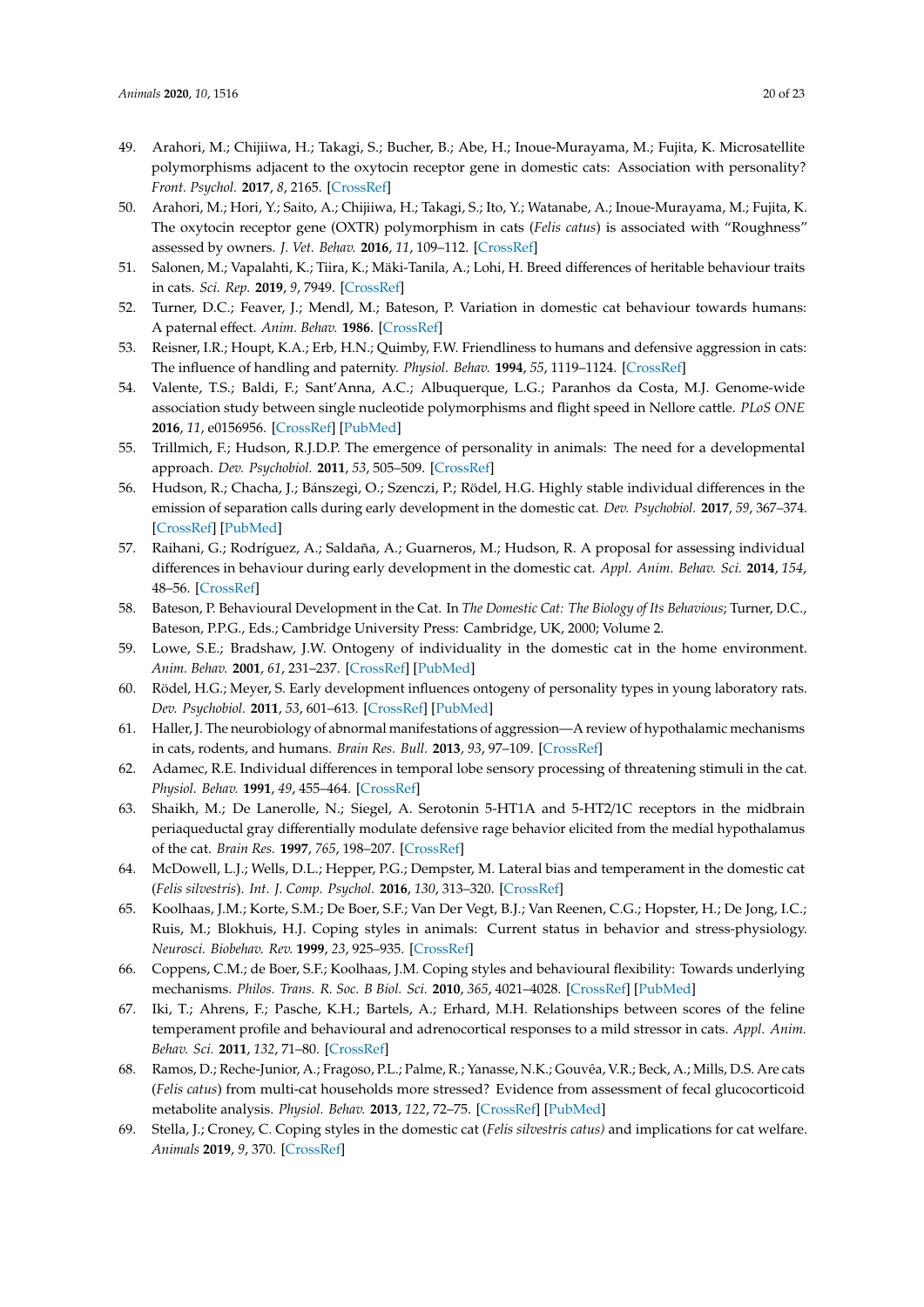- <span id="page-20-35"></span><span id="page-20-34"></span><span id="page-20-33"></span><span id="page-20-31"></span><span id="page-20-29"></span><span id="page-20-27"></span><span id="page-20-24"></span><span id="page-20-0"></span>70. Fukimoto, N.; Melo, D.; Palme, R.; Zanella, A.J.; Mendonça-Furtado, O. Are cats less stressed in homes than in shelters? A study of personality and faecal cortisol metabolites. *Appl. Anim. Behav. Sci.* **2020**, 104919. [\[CrossRef\]](http://dx.doi.org/10.1016/j.applanim.2019.104919)
- <span id="page-20-32"></span><span id="page-20-1"></span>71. Marchei, P.; Diverio, S.; Falocci, N.; Fatjó, J.; Ruiz-de-la-Torre, J.; Manteca, X.J.P. Breed differences in behavioural response to challenging situations in kittens. *Physiol. Behav.* **2011**, *102*, 276–284. [\[CrossRef\]](http://dx.doi.org/10.1016/j.physbeh.2010.11.016)
- <span id="page-20-30"></span><span id="page-20-2"></span>Foster, S.; Ijichi, C.J. The association between infrared thermal imagery of core eye temperature, personality, age and housing in cats. *Appl. Anim. Behav. Sci.* **2017**, *189*, 79–84. [\[CrossRef\]](http://dx.doi.org/10.1016/j.applanim.2017.01.004)
- <span id="page-20-4"></span><span id="page-20-3"></span>73. Belyaev, D.K. Destabilizing selection as a factor in domestication. *J. Hered.* **1979**, *70*, 301–308. [\[CrossRef\]](http://dx.doi.org/10.1093/oxfordjournals.jhered.a109263)
- 74. Pontier, D.; Rioux, N.; Heizmann, A.J. Evidence of selection on the orange allele in the domestic cat *Felis catus*: The role of social structure. *Oikos* **1995**, 299–308. [\[CrossRef\]](http://dx.doi.org/10.2307/3545954)
- <span id="page-20-5"></span>75. Stelow, E.A.; Bain, M.J.; Kass, P.H.J. The relationship between coat color and aggressive behaviors in the domestic cat. *J. Appl. Anim. Welf. Sci.* **2016**, *19*, 1–15. [\[CrossRef\]](http://dx.doi.org/10.1080/10888705.2015.1081820) [\[PubMed\]](http://www.ncbi.nlm.nih.gov/pubmed/26467020)
- <span id="page-20-6"></span>76. Delgado, M.M.; Munera, J.D.; Reevy, G.M. Human perceptions of coat color as an indicator of domestic cat personality. *Anthrozoös* **2012**, *25*, 427–440. [\[CrossRef\]](http://dx.doi.org/10.2752/175303712X13479798785779)
- <span id="page-20-7"></span>77. Wilhelmy, J.; Serpell, J.; Brown, D.; Siracusa, C. Behavioral associations with breed, coat type, and eye color in single-breed cats. *J. Vet. Behav.* **2016**, *13*, 80–87. [\[CrossRef\]](http://dx.doi.org/10.1016/j.jveb.2016.03.009)
- <span id="page-20-8"></span>78. Durr, R.; Smith, C. Individual differences and their relation to social structure in domestic cats. *Int. J. Comp. Psychol.* **1997**, *111*, 412. [\[CrossRef\]](http://dx.doi.org/10.1037/0735-7036.111.4.412) [\[PubMed\]](http://www.ncbi.nlm.nih.gov/pubmed/9419885)
- <span id="page-20-28"></span><span id="page-20-9"></span>79. Urrutia, A.; Martínez-Byer, S.; Szenczi, P.; Hudson, R.; Bánszegi, O. Stable individual differences in vocalisation and motor activity during acute stress in the domestic cat. *Behav. Process.* **2019**, *165*, 58–65. [\[CrossRef\]](http://dx.doi.org/10.1016/j.beproc.2019.05.022) [\[PubMed\]](http://www.ncbi.nlm.nih.gov/pubmed/31132445)
- <span id="page-20-25"></span><span id="page-20-10"></span>80. Vitale, K.R.; Udell, M.A.R. The quality of being sociable: The influence of human attentional state, population, and human familiarity on domestic cat sociability. *Behav. Process.* **2019**, *158*, 11–17. [\[CrossRef\]](http://dx.doi.org/10.1016/j.beproc.2018.10.026)
- <span id="page-20-11"></span>81. Rivera, C.; Ley, J.; Milgram, B.; Landsberg, G. Development of a laboratory model to assess fear and anxiety in cats. *J. Feline Med. Surg.* **2017**, *19*, 586–593. [\[CrossRef\]](http://dx.doi.org/10.1177/1098612X16643121)
- <span id="page-20-12"></span>82. Finkler, H.; Terkel, J. The relationship between individual behavioural styles, dominance rank and cortisol levels of cats living in urban social groups. *Appl. Anim. Behav. Sci.* **2015**, *173*, 22–28. [\[CrossRef\]](http://dx.doi.org/10.1016/j.applanim.2015.04.016)
- <span id="page-20-26"></span><span id="page-20-13"></span>83. Bradshaw, J.W.S.; Cook, S.E. Patterns of pet cat behaviour at feeding occasions. *Appl. Anim. Behav. Sci.* **1996**, *47*, 61–74. [\[CrossRef\]](http://dx.doi.org/10.1016/0168-1591(95)01011-4)
- <span id="page-20-14"></span>84. Barratt, D.G. Home range size, habitat utilisation and movement patterns of suburban and farm cats *Felis catus*. *Ecography* **1997**, *20*, 271–280. [\[CrossRef\]](http://dx.doi.org/10.1111/j.1600-0587.1997.tb00371.x)
- <span id="page-20-15"></span>85. Carter, A.J.; Marshall, H.H.; Heinsohn, R.; Cowlishaw, G. Evaluating animal personalities: Do observer assessments and experimental tests measure the same thing? *Behav. Ecol. Sociobiol.* **2012**, *66*, 153–160. [\[CrossRef\]](http://dx.doi.org/10.1007/s00265-011-1263-6)
- <span id="page-20-16"></span>86. Highfill, L.; Hanbury, D.; Kristiansen, R.; Kuczaj, S.; Watson, S. Rating vs. coding in animal personality research. *Zoo Biol.* **2010**, *29*, 509–516. [\[CrossRef\]](http://dx.doi.org/10.1002/zoo.20279)
- <span id="page-20-17"></span>87. Martin, P.; Bateson, P. Recording methods. In *Measuring Behaviour: An Introductory Guide*, 3rd ed.; Martin, P., Bateson, P., Eds.; Cambrige University Press: Cambridge, UK, 2007; Volume 3, p. 176.
- <span id="page-20-18"></span>88. Wedl, M.; Bauer, B.; Gracey, D.; Grabmayer, C.; Spielauer, E.; Day, J.; Kotrschal, K. Factors influencing the temporal patterns of dyadic behaviours and interactions between domestic cats and their owners. *Behav. Process.* **2011**, *86*, 58–67. [\[CrossRef\]](http://dx.doi.org/10.1016/j.beproc.2010.09.001) [\[PubMed\]](http://www.ncbi.nlm.nih.gov/pubmed/20837114)
- <span id="page-20-19"></span>89. Gosling, S.D.; Bonnenburg, A.V. An integrative approach to personality research in anthrozoology: Ratings of six species of pets and their owners. *Anthrozoös* **1998**, *11*, 148–156. [\[CrossRef\]](http://dx.doi.org/10.2752/089279398787000661)
- 90. Gosling, S.D. From mice to men: What can we learn about personality from animal research? *J. Psychol. Bull.* **2001**, *127*, 45. [\[CrossRef\]](http://dx.doi.org/10.1037/0033-2909.127.1.45) [\[PubMed\]](http://www.ncbi.nlm.nih.gov/pubmed/11271756)
- <span id="page-20-20"></span>91. Stevenson-Hinde, J.; Zunz, M. Subjective assessment of individual rhesus monkeys. *Primates* **1978**, *19*, 473–482. [\[CrossRef\]](http://dx.doi.org/10.1007/BF02373309)
- <span id="page-20-21"></span>92. Lee, C.M.; Ryan, J.J.; Kreiner, D.S. Personality in domestic cats. *Psychol. Rep.* **2007**, *100*, 27–29. [\[CrossRef\]](http://dx.doi.org/10.2466/pr0.100.1.27-29)
- <span id="page-20-23"></span>93. Zeigler-Hill, V.; Highfill, L. Applying the interpersonal circumplex to the behavioral styles of dogs and cats. *Appl. Anim. Behav. Sci.* **2010**, *124*, 104–112. [\[CrossRef\]](http://dx.doi.org/10.1016/j.applanim.2010.02.012)
- <span id="page-20-22"></span>94. Bennett, P.C.; Rutter, N.J.; Woodhead, J.K.; Howell, T.J. Assessment of domestic cat personality, as perceived by 416 owners, suggests six dimensions. *Behav. Process.* **2017**, *141*, 273–283. [\[CrossRef\]](http://dx.doi.org/10.1016/j.beproc.2017.02.020)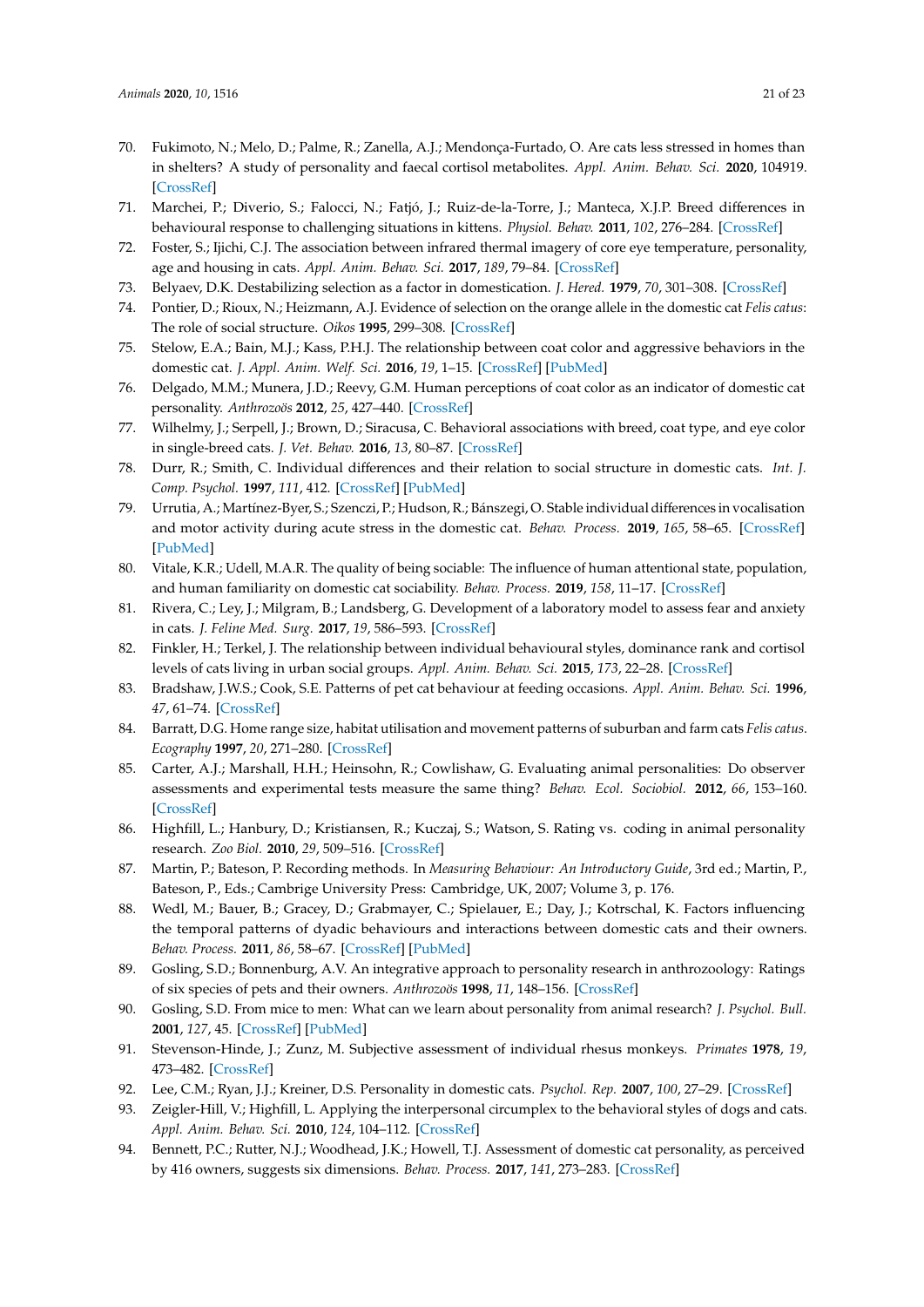- <span id="page-21-16"></span><span id="page-21-15"></span><span id="page-21-14"></span><span id="page-21-13"></span><span id="page-21-12"></span><span id="page-21-8"></span>95. Finka, L.R.; Ward, J.; Farnworth, M.J.; Mills, D.S. Owner personality and the wellbeing of their cats share parallels with the parent-child relationship. *PLoS ONE* **2019**, *14*, e0211862. [\[CrossRef\]](http://dx.doi.org/10.1371/journal.pone.0211862)
- <span id="page-21-0"></span>96. Menchetti, L.; Calipari, S.; Guelfi, G.; Catanzaro, A.; Diverio, S.J.A. My dog is not my cat: Owner perception of the personalities of dogs and cats living in the same household. *Animals* **2018**, *8*, 80. [\[CrossRef\]](http://dx.doi.org/10.3390/ani8060080) [\[PubMed\]](http://www.ncbi.nlm.nih.gov/pubmed/29882930)
- <span id="page-21-1"></span>97. Meagher, R.K. Observer ratings: Validity and value as a tool for animal welfare research. *Appl. Anim. Behav. Sci.* **2009**, *119*, 1–14. [\[CrossRef\]](http://dx.doi.org/10.1016/j.applanim.2009.02.026)
- <span id="page-21-17"></span><span id="page-21-2"></span>98. Ellis, S.L.H.; Swindell, V.; Burman, O.H.P. Human classification of context-related vocalizations emitted by familiar and unfamiliar domestic cats: An exploratory study. *Anthrozoös* **2015**, *28*, 625–634. [\[CrossRef\]](http://dx.doi.org/10.1080/08927936.2015.1070005)
- <span id="page-21-3"></span>99. Dawson, L.; Niel, L.; Cheal, J.; Mason, G. Humans can identify cats' affective states from subtle facial expressions. *Anim. Welf.* **2019**, *28*, 13. [\[CrossRef\]](http://dx.doi.org/10.7120/09627286.28.4.519)
- <span id="page-21-4"></span>100. ASPCA. American Society for the Prevention of Cruelty to Animals. Meet Your Match®Felineality™ Meet the Feline-alities. Available online: https://www.aspcapro.org/sites/default/files/[Feline-ality%20Guide\\_PRO.pdf](https://www.aspcapro.org/sites/default/files/Feline-ality%20Guide_PRO.pdf) (accessed on 15 April 2020).
- <span id="page-21-5"></span>101. Weiss, E.; Gramann, S.; Drain, N.; Dolan, E.; Slater, M. Modification of the Feline-Ality™ Assessment and the ability to predict adopted cats' behaviors in their new homes. *Animals* **2015**, *5*, 71–88. [\[CrossRef\]](http://dx.doi.org/10.3390/ani5010071)
- <span id="page-21-6"></span>102. Fukimoto, N.; Howat-Rodrigues, A.B.; Mendonça-Furtado, O. Modified Meet your Match<sup>®</sup> Feline-alityTM validity assessment: An exploratory factor analysis of a sample of domestic cats in a Brazilian shelter. *Appl. Anim. Behav. Sci.* **2019**, *215*, 61–67. [\[CrossRef\]](http://dx.doi.org/10.1016/j.applanim.2019.03.013)
- <span id="page-21-7"></span>103. Dickman, C.R.; Newsome, T.M. Individual hunting behaviour and prey specialisation in the house cat *Felis catus*: Implications for conservation and management. *Appl. Anim. Behav. Sci.* **2015**, *173*, 76–87. [\[CrossRef\]](http://dx.doi.org/10.1016/j.applanim.2014.09.021)
- <span id="page-21-9"></span>104. Turner, D.C.; Rieger, G.; Gygax, L. Spouses and cats and their effects on human mood. *Anthrozoös* **2003**, *16*, 213–228. [\[CrossRef\]](http://dx.doi.org/10.2752/089279303786992143)
- <span id="page-21-10"></span>105. Goldberg, L.R. An alternative" description of personality": The big-five factor structure. *J. Pers. Soc. Psychol.* **1990**, *59*, 1216. [\[CrossRef\]](http://dx.doi.org/10.1037/0022-3514.59.6.1216)
- <span id="page-21-11"></span>106. Chacha, J.; Szenczi, P.; González, D.; Martínez-Byer, S.; Hudson, R.; Bánszegi, O. Revisiting more or less: Influence of numerosity and size on potential prey choice in the domestic cat. *Anim. Cogn.* **2020**, *23*, 491–501. [\[CrossRef\]](http://dx.doi.org/10.1007/s10071-020-01351-w)
- <span id="page-21-18"></span>107. Elvers, G.C.; Lawriw, A.N. The Behavioral Style of the Cat Predicts Owner Satisfaction. *Anthrozoös* **2019**, *32*, 757–768. [\[CrossRef\]](http://dx.doi.org/10.1080/08927936.2019.1673038)
- <span id="page-21-19"></span>108. Sinn, L. Factors affecting the selection of cats by adopters. *J. Vet. Behav.* **2016**, *14*, 5–9. [\[CrossRef\]](http://dx.doi.org/10.1016/j.jveb.2016.06.001)
- <span id="page-21-20"></span>109. Brown, W.P.; Morgan, K.T. Age, breed designation, coat color, and coat pattern influenced the length of stay of cats at a no-kill shelter. *J. Appl. Anim. Welf. Sci.* **2015**, *18*, 169–180. [\[CrossRef\]](http://dx.doi.org/10.1080/10888705.2014.971156) [\[PubMed\]](http://www.ncbi.nlm.nih.gov/pubmed/25347158)
- <span id="page-21-21"></span>110. Shore, E.R. Returning a recently adopted companion animal: Adopters' reasons for and reactions to the failed adoption experience. *J. Appl. Anim. Welf. Sci.* **2005**, *8*, 187–198. [\[CrossRef\]](http://dx.doi.org/10.1207/s15327604jaws0803_3) [\[PubMed\]](http://www.ncbi.nlm.nih.gov/pubmed/16468947)
- <span id="page-21-22"></span>111. Casey, R.A.; Vandenbussche, S.; Bradshaw, J.W.S.; Roberts, M.A. Reasons for relinquishment and return of domestic cats (*Felis Silvestris Catus*) to rescue shelters in the UK. *Anthrozoös* **2009**, *22*, 347–358. [\[CrossRef\]](http://dx.doi.org/10.2752/089279309X12538695316185)
- <span id="page-21-23"></span>112. Machado, D.d.S.; Oliveira, P.M.B.; Machado, J.C.; Ceballos, M.C.; Sant'Anna, A.C. Identification of separation-related problems in domestic cats: A questionnaire survey. *PLoS ONE* **2020**, *15*, e0230999. [\[CrossRef\]](http://dx.doi.org/10.1371/journal.pone.0230999)
- <span id="page-21-25"></span>113. Barcelos, A.M.; McPeake, K.; Affenzeller, N.; Mills, D.S. common risk factors for urinary house soiling (periuria) in cats and its differentiation: The sensitivity and specificity of common diagnostic signs. *Front. Vet. Sci.* **2018**, *5*. [\[CrossRef\]](http://dx.doi.org/10.3389/fvets.2018.00108)
- <span id="page-21-24"></span>114. Amat, M.; Torre, J.L.R.; Fatjó, J.; Mariotti, V.M.; Van Wijk, S.; Manteca, X. Potential risk factors associated with feline behaviour problems. *Appl. Anim. Behav. Sci.* **2009**, *121*, 134–139. [\[CrossRef\]](http://dx.doi.org/10.1016/j.applanim.2009.09.012)
- <span id="page-21-26"></span>115. Wielebnowski, N.C.; Fletchall, N.; Carlstead, K.; Busso, J.M.; Brown, J.L. Noninvasive assessment of adrenal activity associated with husbandry and behavioral factors in the North American clouded leopard population. *Zoo Biol.* **2002**, *21*, 77–98. [\[CrossRef\]](http://dx.doi.org/10.1002/zoo.10005)
- <span id="page-21-27"></span>116. Stella, J.L.; Croney, C.C.; Buffington, C.T. Behavior and welfare of domestic cats housed in cages larger than US norm. *J. Appl. Anim. Welf. Sci.* **2017**, *20*, 296–312. [\[CrossRef\]](http://dx.doi.org/10.1080/10888705.2017.1317252)
- <span id="page-21-28"></span>117. Rioja-Lang, F.; Bacon, H.; Connor, M.; Dwyer, C.M. Determining priority welfare issues for cats in the United Kingdom using expert consensus. *Vet. Rec. Open* **2019**, *6*, e000365. [\[CrossRef\]](http://dx.doi.org/10.1136/vetreco-2019-000365) [\[PubMed\]](http://www.ncbi.nlm.nih.gov/pubmed/31798909)